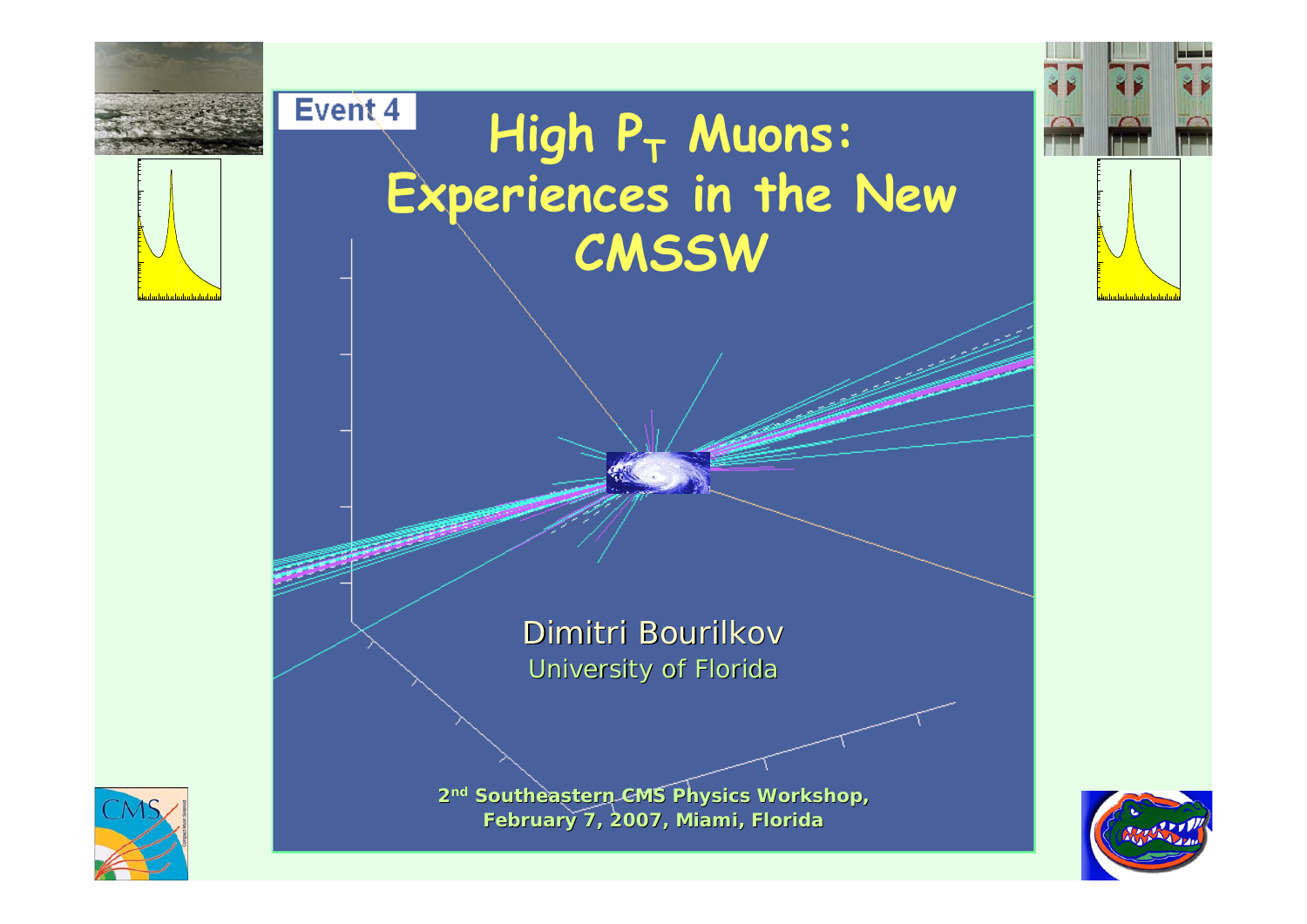

#### **Introduction**



**LHC is a Dilepton Factory The Drell-Yan process produces clean final states Test Standard Model to highest momentum transfers Background for many new physics scenarios: compositeness, Z', extra dimensions …**

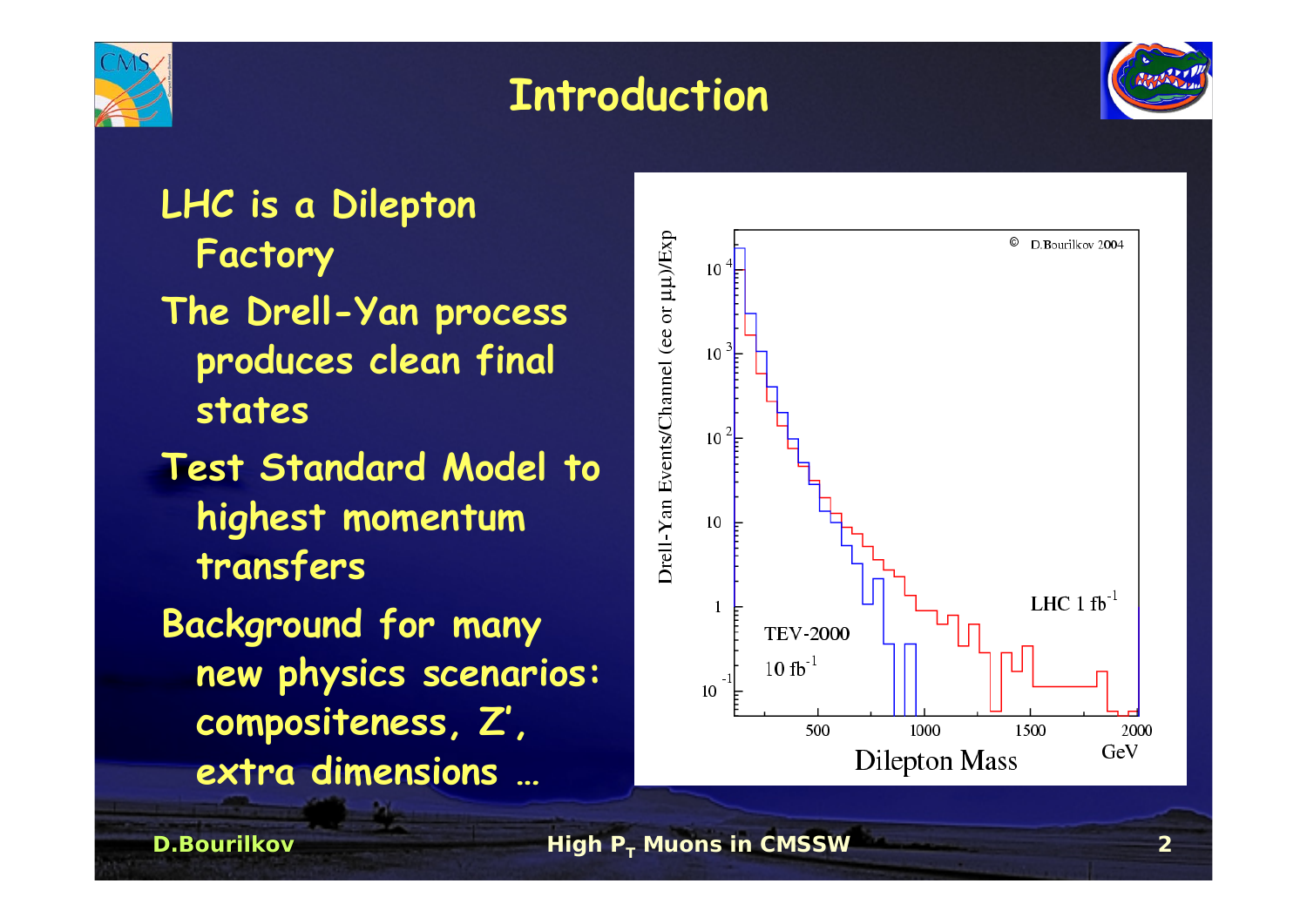

## **DY Event Displays**



#### **Dimuon events are clean … most of the time**

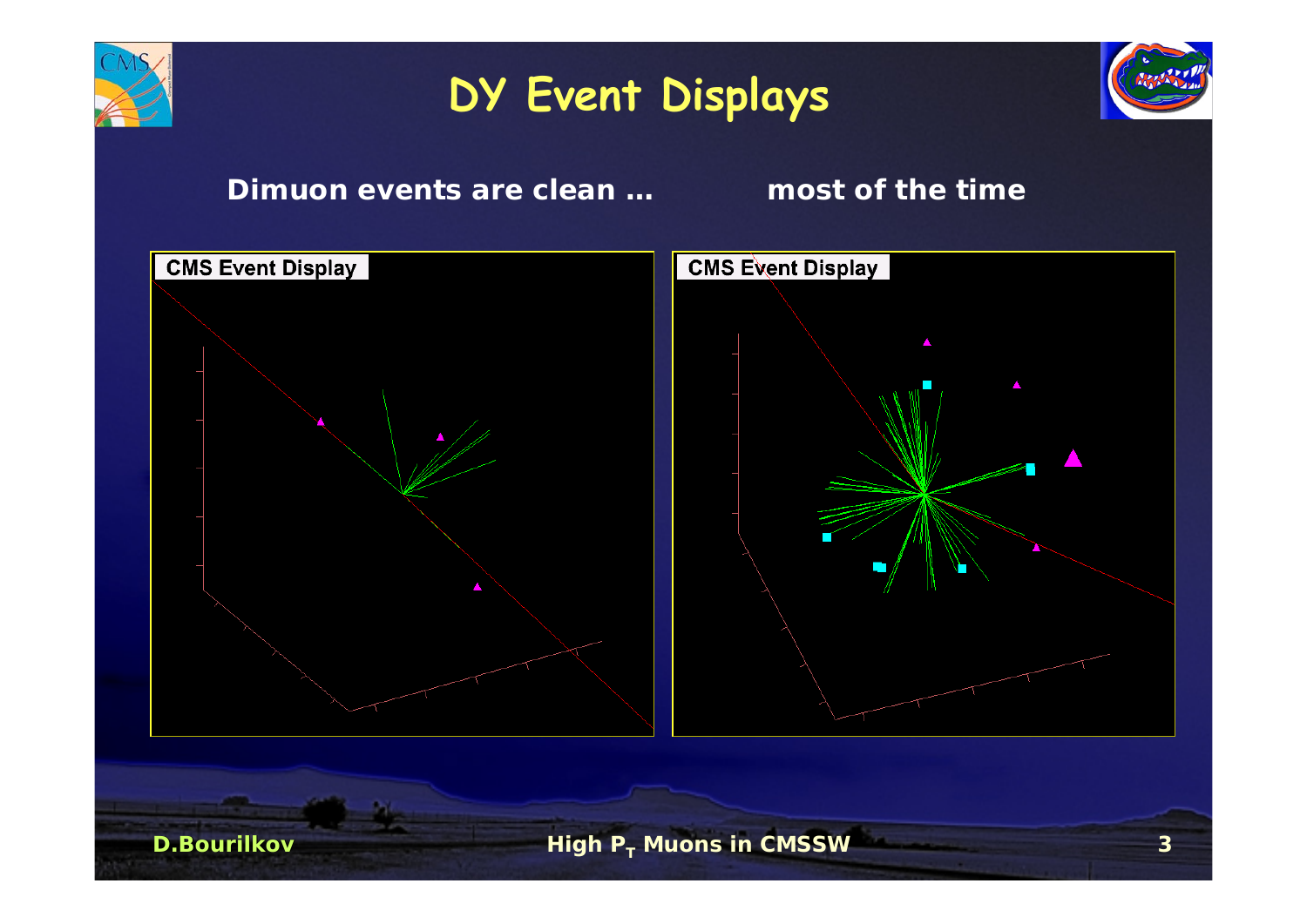

#### **Drell-Yan Parton Kinematics & Flavor Composition**

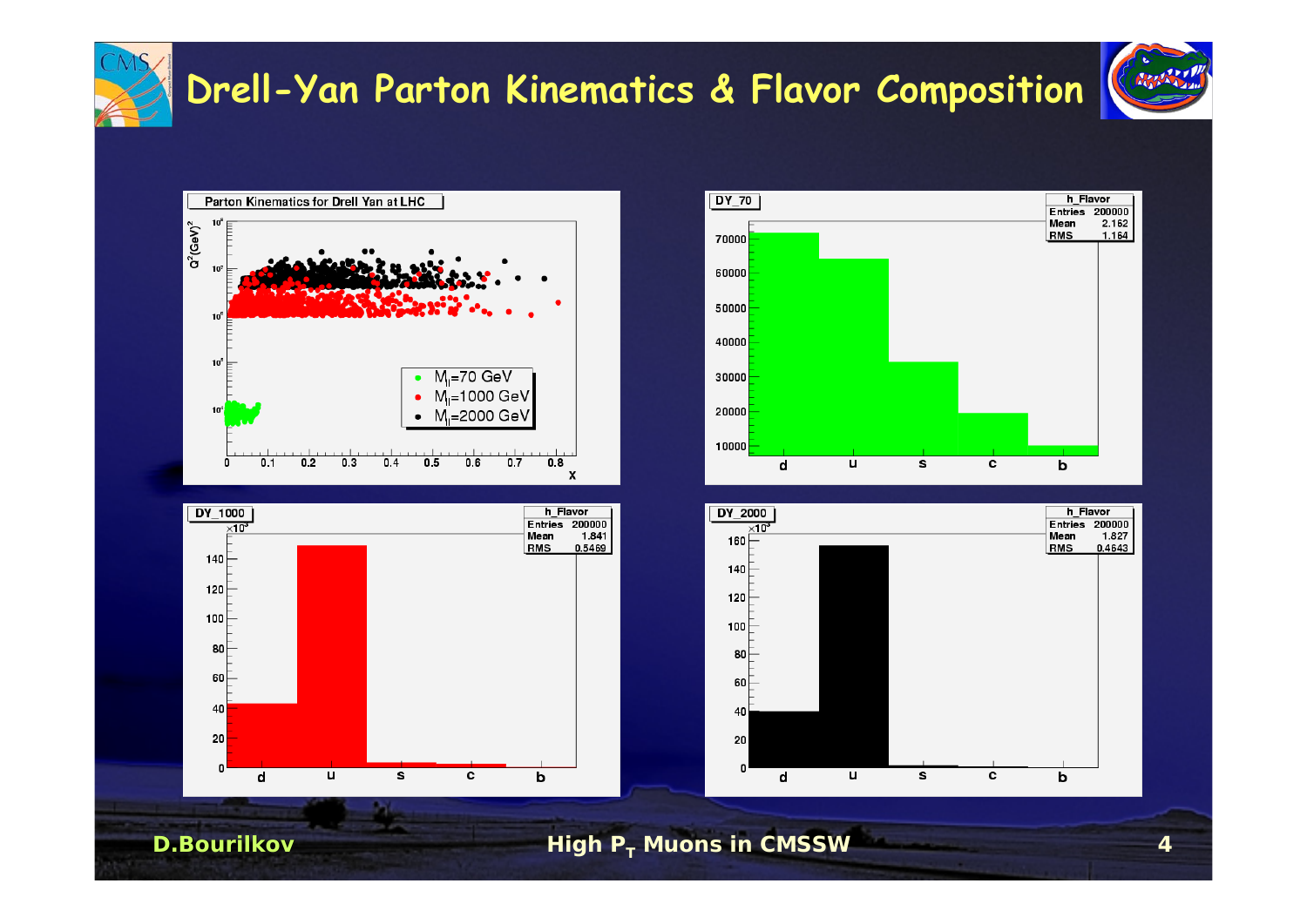

### **Contact Interactions**



$$
\sum_{\epsilon=1}^{\epsilon^2} \frac{d\sigma}{d\Omega} = SM(s,t) + \epsilon \cdot C_{Int}(s,t) + \epsilon^2 \cdot C_{NewPh}(s,t)
$$

**general framework for new interactions:**

- •**scale** <sup>Λ</sup> >> √⎯**<sup>s</sup> (virtual effects) or resonances if** <sup>Λ</sup> <sup>≈</sup> √⎯**<sup>s</sup>**
- •**coupling g** (convention  $g^2 = 4\pi$ )
- •**we constrain g /** Λ
- •**operators with canonical dimension N > 4** <sup>⇒</sup> **terms ~ 1/**Λ**N-4**

| $\rm Model$        | R <sub>R</sub>        | $-LR$ | $\rm RL$ |                           |                   | V0   | $\rm{A}0$ |
|--------------------|-----------------------|-------|----------|---------------------------|-------------------|------|-----------|
|                    | Non-parity conserving |       |          |                           | Parity conserving |      |           |
| $\eta_{\rm LL}$    |                       |       |          | 1957ء                     | a 191             | ÷    |           |
| $\eta_{\rm RR}$    | $+1$                  |       |          | 들 1                       | HH 1              | $+1$ |           |
| $\eta_{\rm LR}$    |                       | $+1$  |          | æ.                        |                   |      | $\pm 1$   |
| $\eta_{\rm RL}$    |                       |       |          | ÷.                        |                   |      | $\pm 1$   |
|                    |                       |       |          |                           |                   |      |           |
| <b>D.Bourilkov</b> |                       |       |          | High $P_T$ Muons in CMSSW |                   |      |           |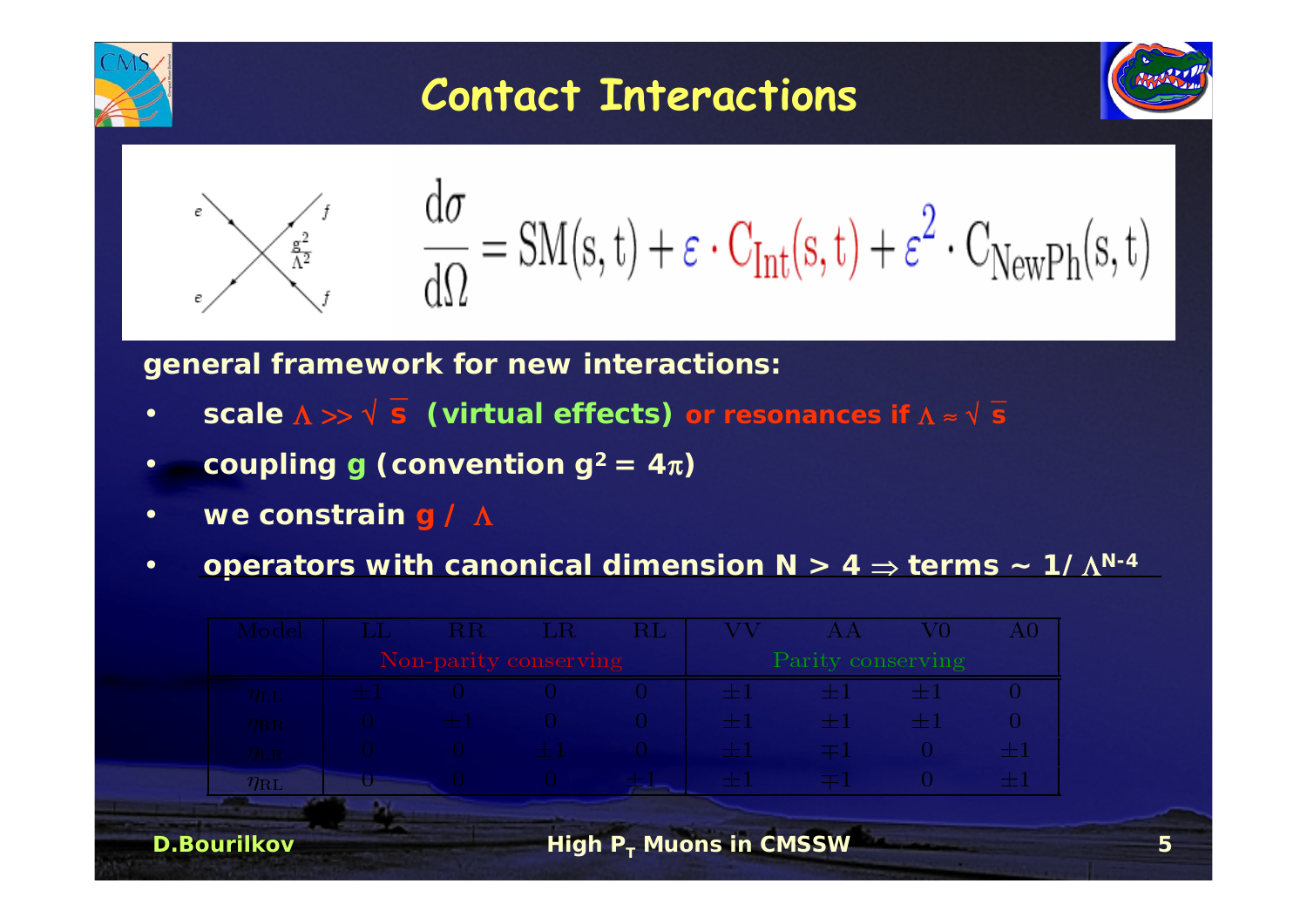



- • **Active high-mass dimuon group (B.Cousins; Dubna, NWU, UCLA, UF, Warsaw …; focusing on Z' and full analysis; many things in common with SM group or non-resonant searches)**
- • **Test Standard Model at highest momentum transfers (crosscheck with results from the SM group – DY signal)**
- • **Rich search field for new physics (SUSY/BSM group – DY background or amplitudes to interfere with)**
- • **Experimentally we measure the cross section and the forward-backward asymmetry**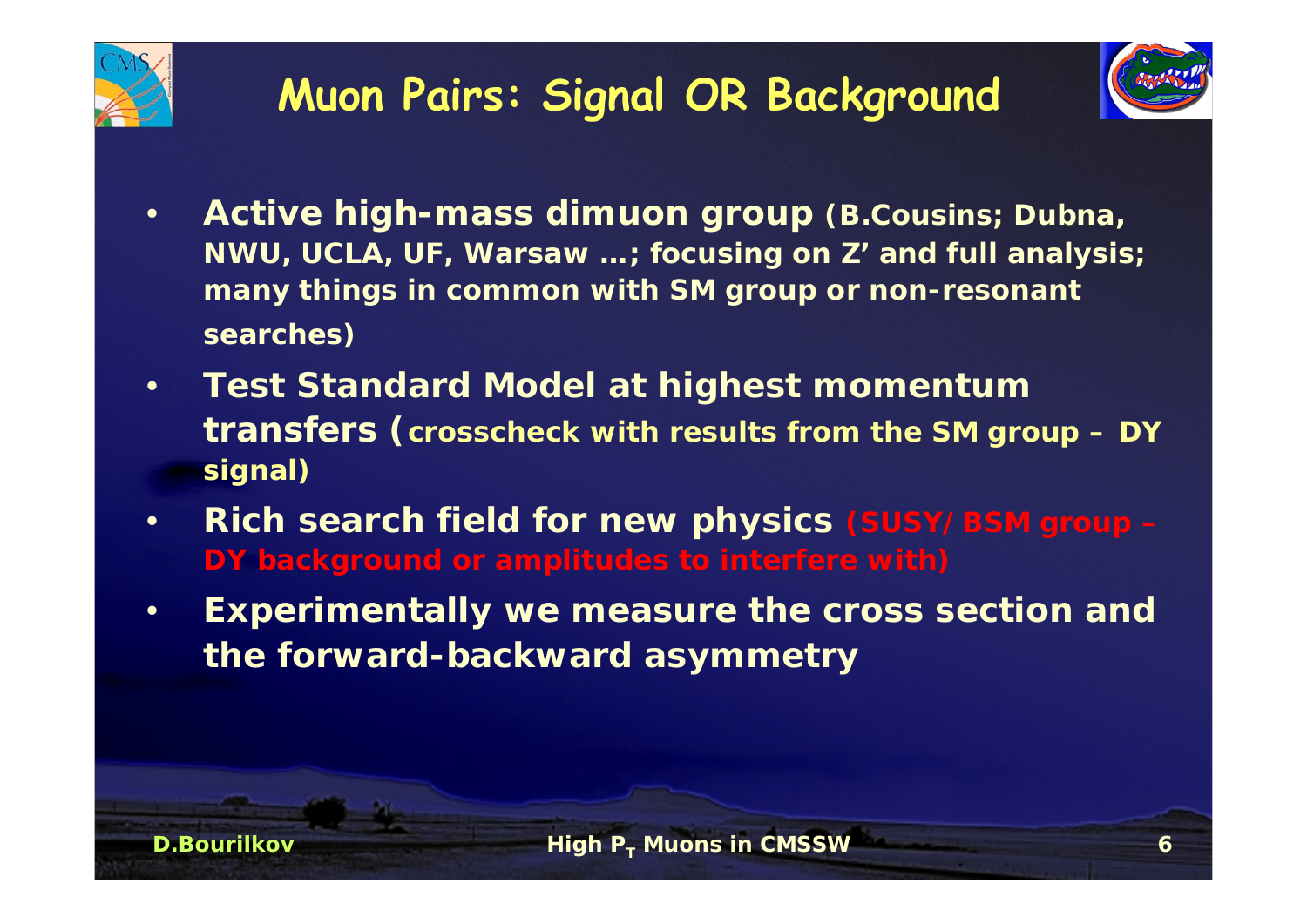



**On the theory side:**

- • **To control the DY signal/background we need QCD at N(N)LO; generate with PYTHIA … and apply K functions (depend on mass etc)**
- •**PDF and uncertainties**
- •**EW radiative corrections**
- • **TEV4LHC workshop: no generator today able to do decently both QCD and EW (put pressure on phenomenologists)**
- **On the experimental side: what can be determined from data itself and what has to come from Monte Carlo?**
- •**Absolute/relative normalization (luminosity/data etc)**
- •**Acceptance**
- •**Efficiency**
- •**Resolution**
- • **Backgrounds: mainly Drell-Yan** <sup>τ</sup>**<sup>+</sup>**τ**- ; other: WW, WZ, ZZ, Z**γ**, cc, bb, tt, fakes, cosmics … well under control**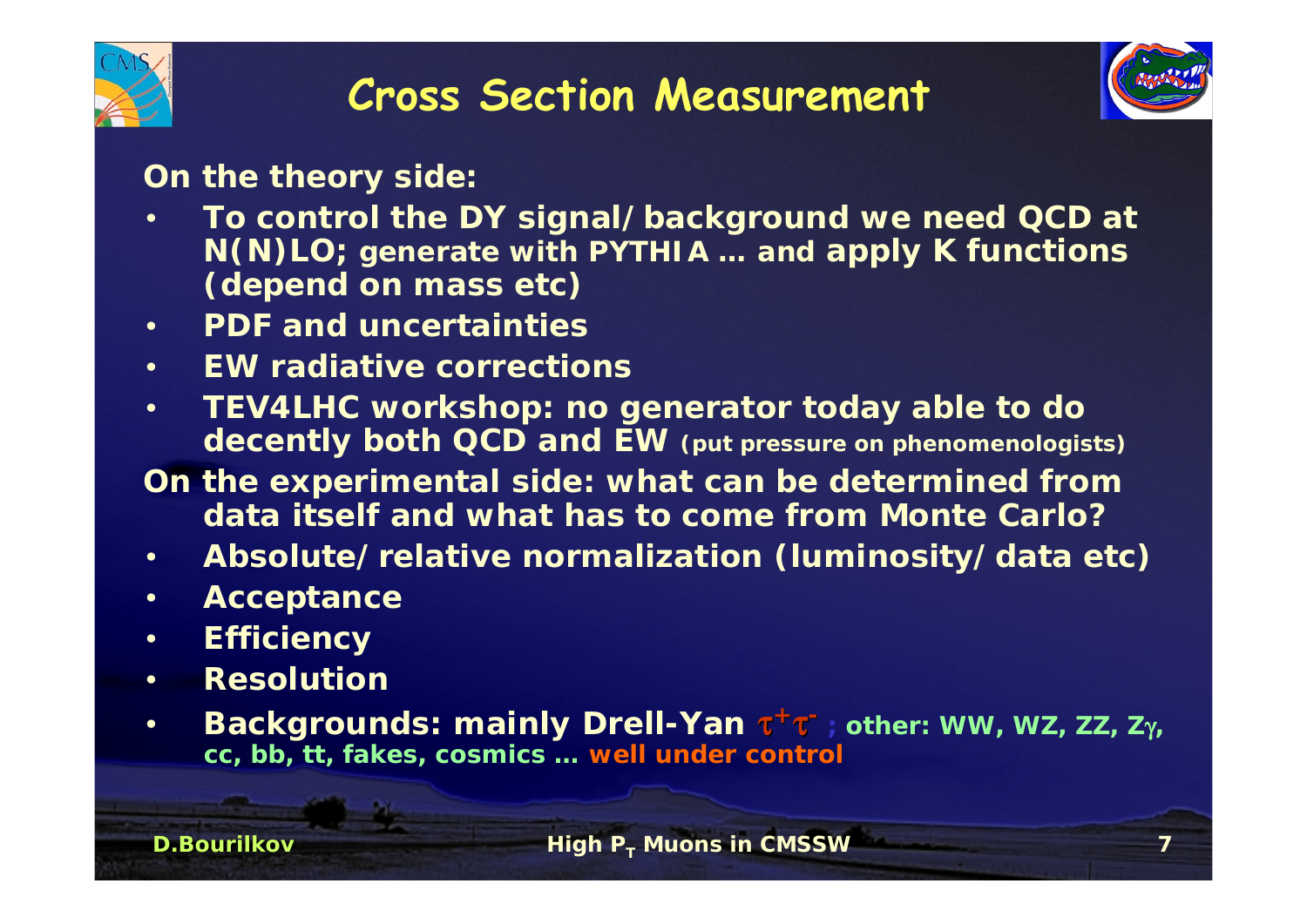



#### **Sources of background to Drell-Yan μ<sup>+</sup>μ- :**

**Drell-Yan** <sup>τ</sup>**<sup>+</sup>**τ**- :**

- $\triangleright$  0.8 % for 70-120 GeV
- $\ge 0.7$  % for  $> 1000$  GeV
- **Drell-Yan qq (mostly b/c):**
	- **0.3** % (no isol) for 70-120 GeV
	- $\bullet$   $\leq$  0.1 % for  $>$  1000 GeV

#### **tt: negligible for > 1000 GeV**

| $[{\rm TeV}]$<br>$M_{\mu^+\mu^-}$ | 1.0                  | $15\,$               | $2.0\,$              | $2.5\,$              | 3.0                    | 4.0                  |
|-----------------------------------|----------------------|----------------------|----------------------|----------------------|------------------------|----------------------|
| Drell-Yan [fb]                    | 6.61                 | 1.04                 | $2.39 \cdot 10^{-1}$ | $6.53 \cdot 10^{-2}$ | $1.97 \cdot 10^{-2}$   | $2.09 \cdot 10^{-3}$ |
| Preselected Drell-Yan [fb]        | 5.77                 | $9.53 \cdot 10^{-1}$ | $2.24 \cdot 10^{-1}$ | $6.14 \cdot 10^{-2}$ | $1.87 \cdot 10^{-2}$ . | $2.00 \cdot 10^{-3}$ |
| Di-bosons [fb]                    | $2.59 \cdot 10^{-4}$ | $1.51 \cdot 10^{-4}$ | $5.6 \cdot 10^{-5}$  | $2.26 \cdot 10^{-5}$ | $9.06 \cdot 10^{-6}$   | $1.66 \cdot 10^{-6}$ |
| $t\bar{t}$ [fb]                   | $2.88 \cdot 10^{-4}$ | $2.58 \cdot 10^{-4}$ | $1.55 \cdot 10^{-4}$ | $7.02 \cdot 10^{-5}$ | $2.93\cdot10^{-5}$     | $3.65 \cdot 10^{-6}$ |

**D.Bourilkov**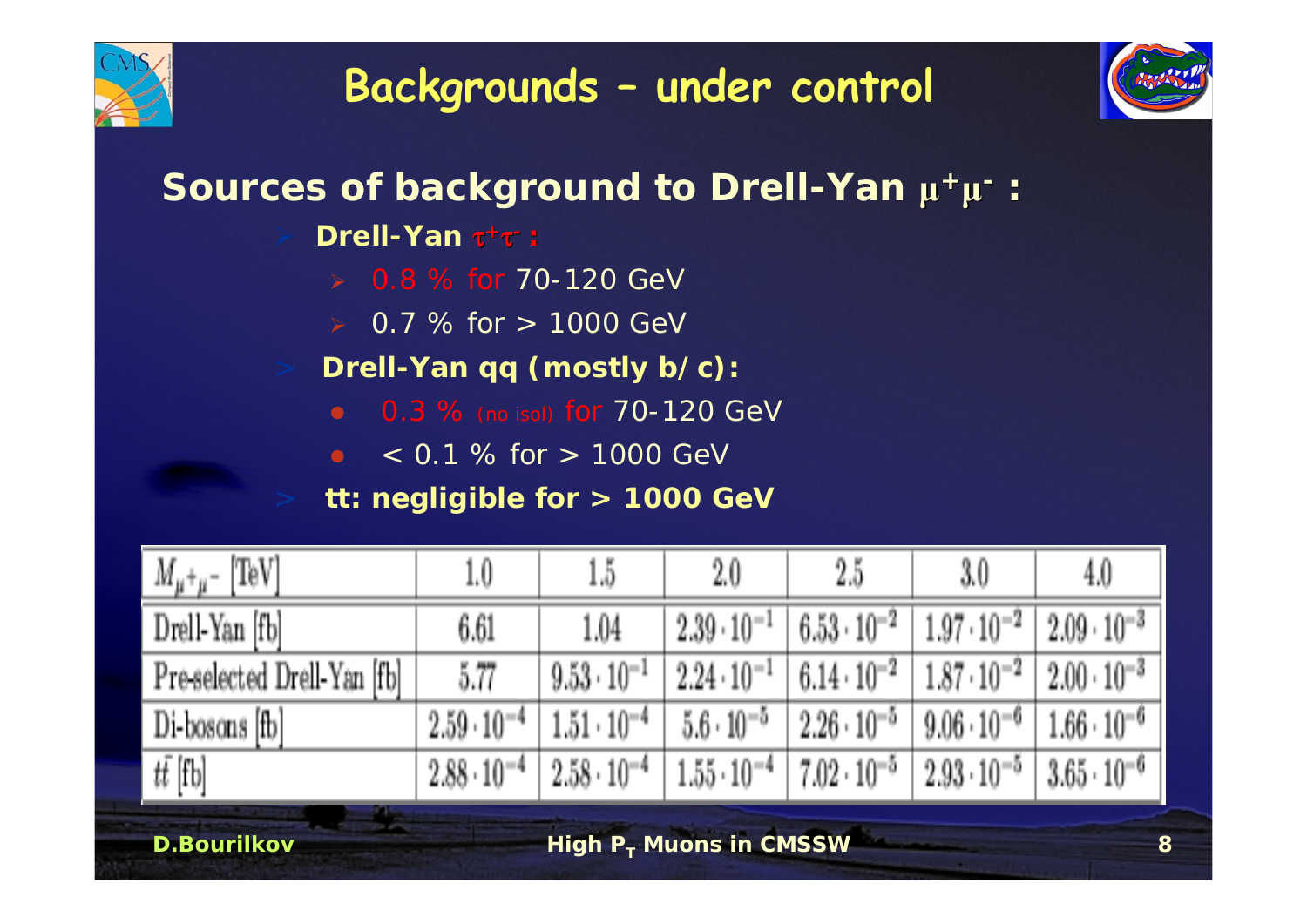

**High PT Muons in CMSSW <sup>9</sup>**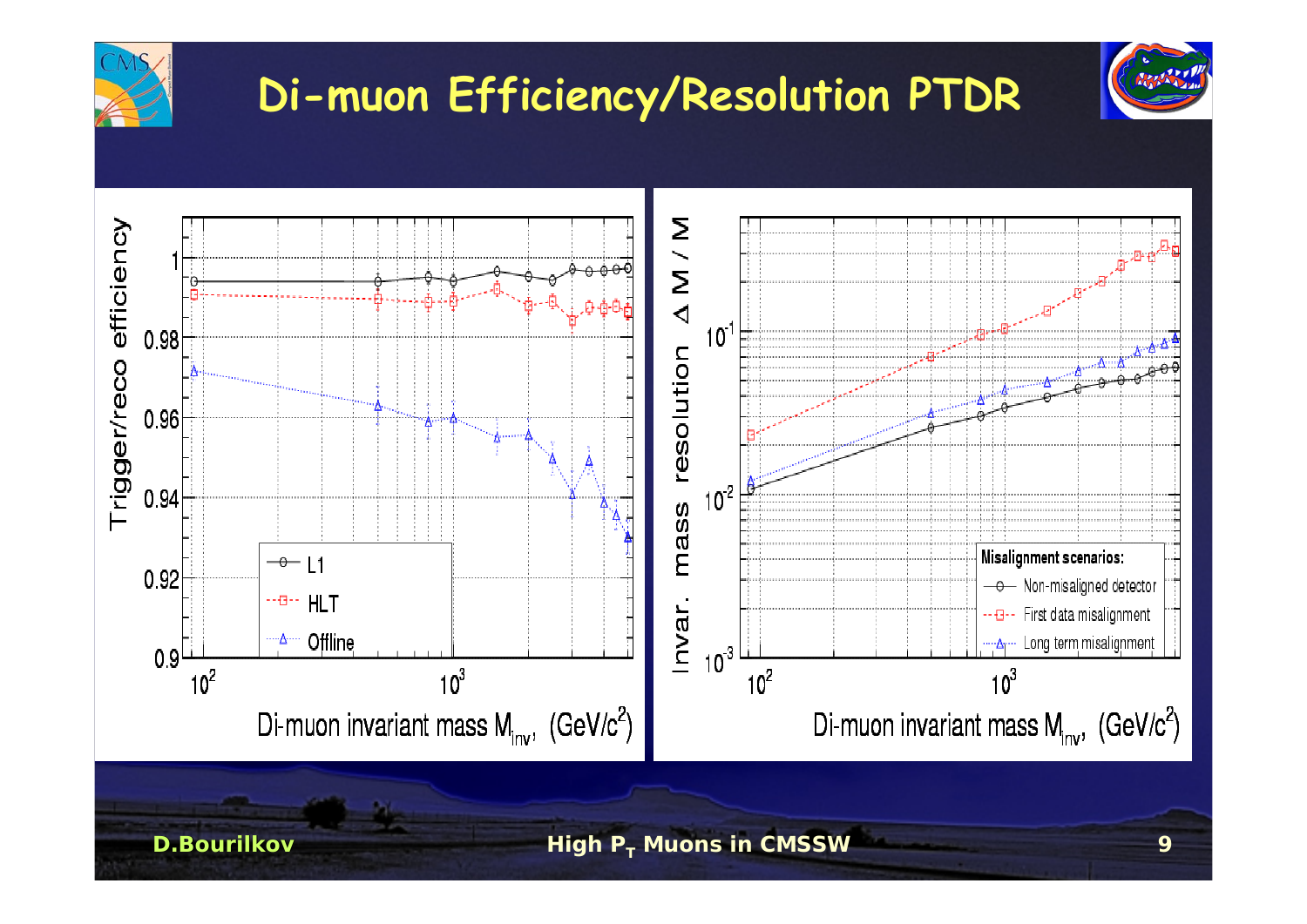

## **Efficiency and Misalignment PTDR**

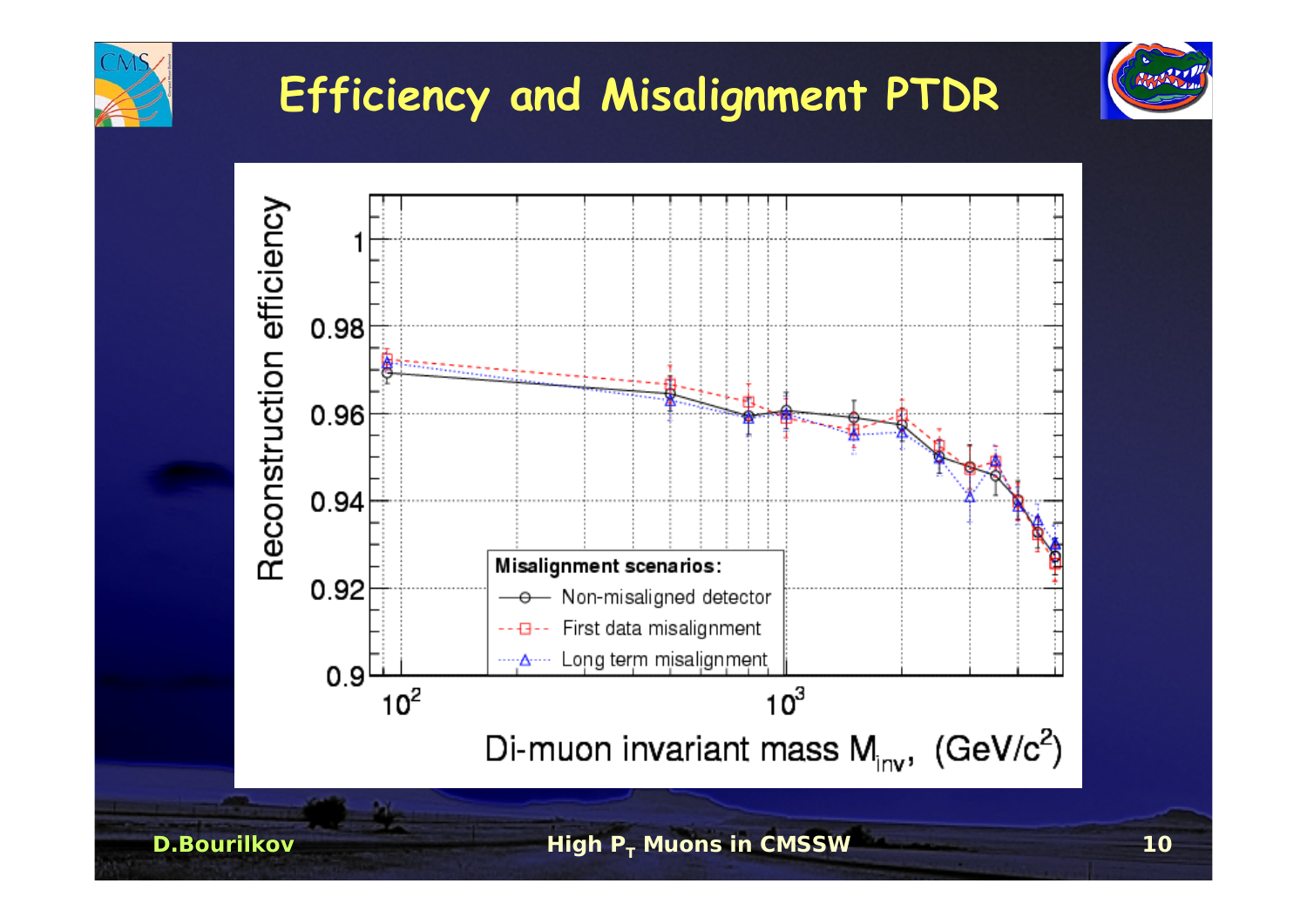

### **Mass Resolution PTDR**



•**First approach – just use RMS**

**D.Bourilkov**

• **Actually we observe long tails Alternatively we fit with 2 Gaussians The second Gaussian contributes ~ 14 % and has ~ 3.3 bigger** <sup>σ</sup> **- quite stable with mass**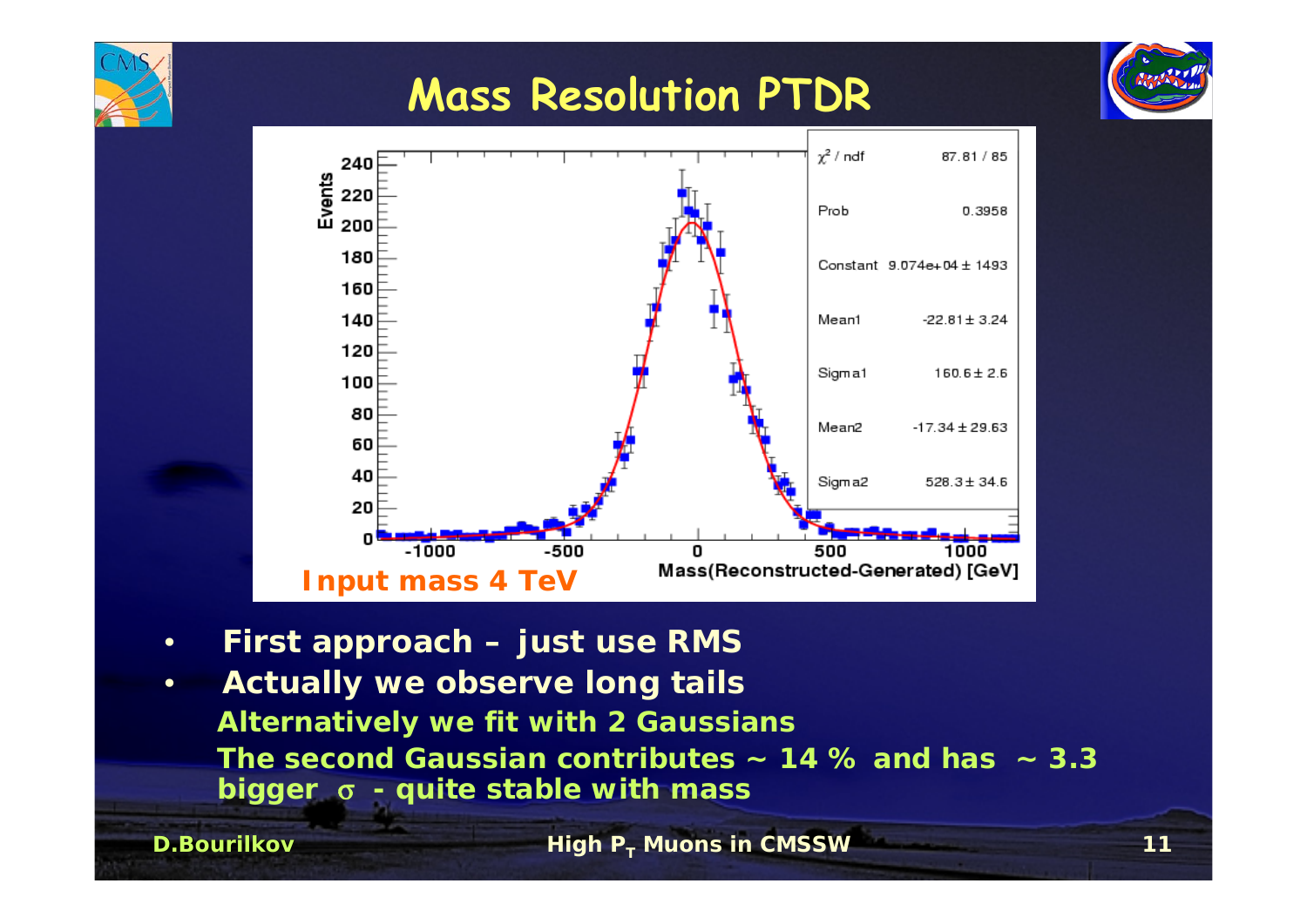

- • **All samples with CMSSW\_1\_0\_6** •**All samples with CMSSW\_1\_0\_6**
- • $\cdot$  High P<sub>T</sub> di-muons (4 samples with fixed P<sub>T</sub> **500, 1000, 1500, 2000 GeV, 1000 events 500, 1000, 1500, 2000 GeV, 1000 events each) each)** • High P<sub>T</sub> di-muons (4 samples with fixed P<sub>T</sub>
- • **Z': 8 samples of 10000 events each**  •**generated with invariant mass around generated with invariant mass around 0.2, 0.5, 1.0, 1.5, 2.0, 3.0, 4.0, 5.0 TeV 0.2, 0.5, 1.0, 1.5, 2.0, 3.0, 4.0, 5.0 TeV Z': 8 samples of 10000 events each**
- •• Both muons in  $|\eta| < 2.4$  and with  $P_T > 7$ **GeVGeV• Both muons in**  $|\eta| < 2.4$  and with  $P_T > 7$
- • **Acceptance, efficiency, resolution** •**Acceptance, efficiency, resolution**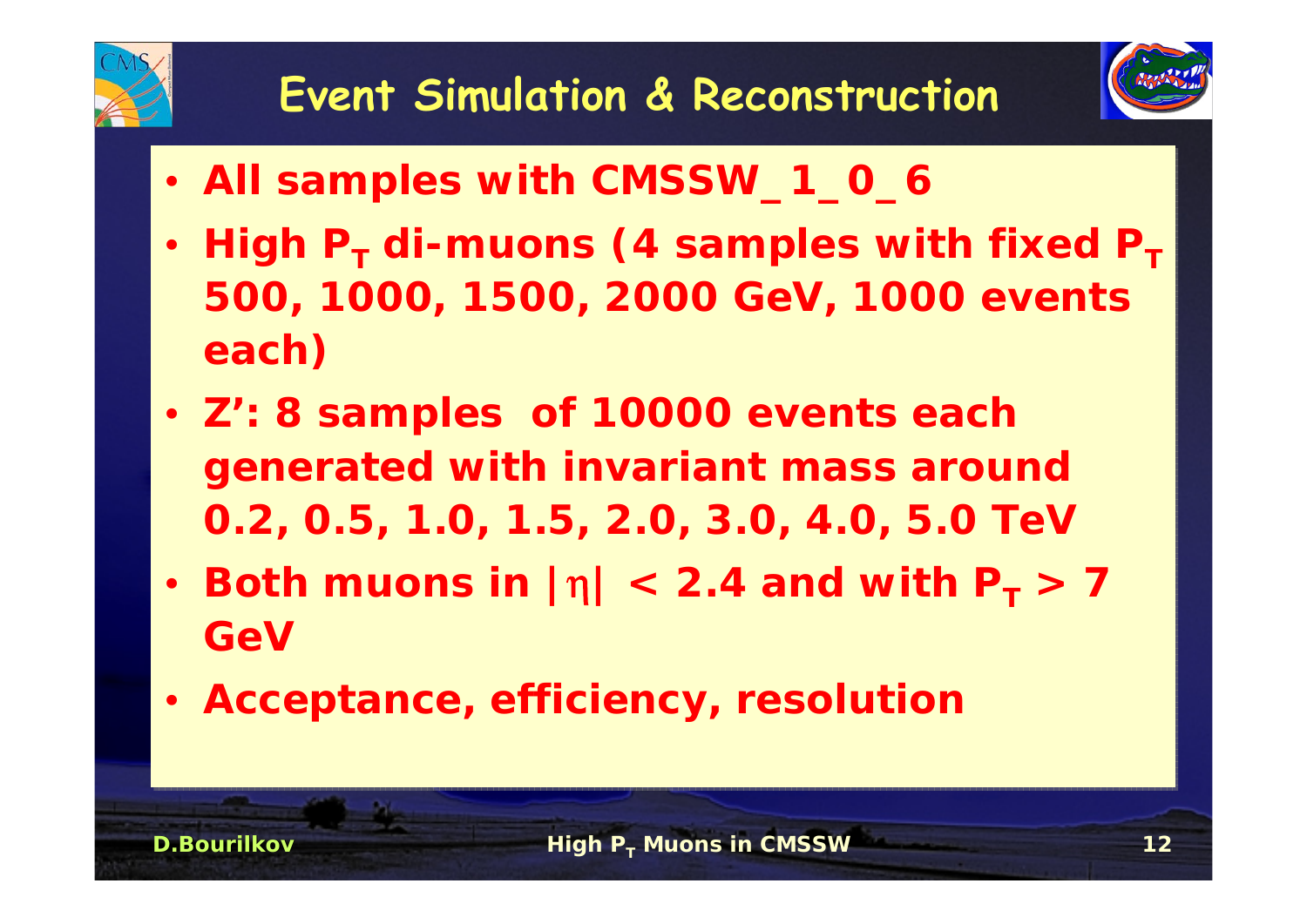

#### **High PT Di-muons: Global Muon PT Resolution**



**High PT Muons in CMSSW <sup>13</sup>**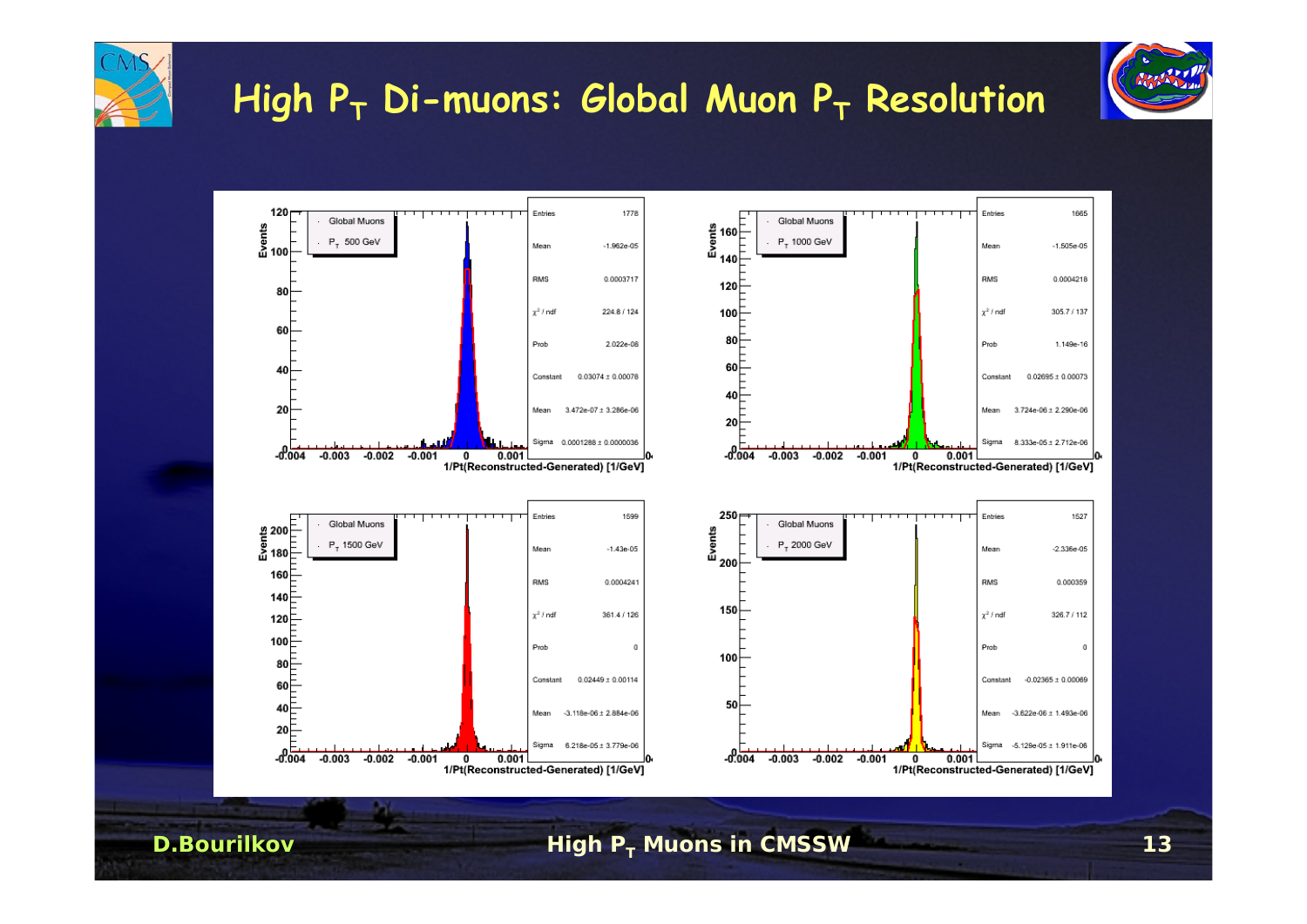

**High PT Muons in CMSSW <sup>14</sup>**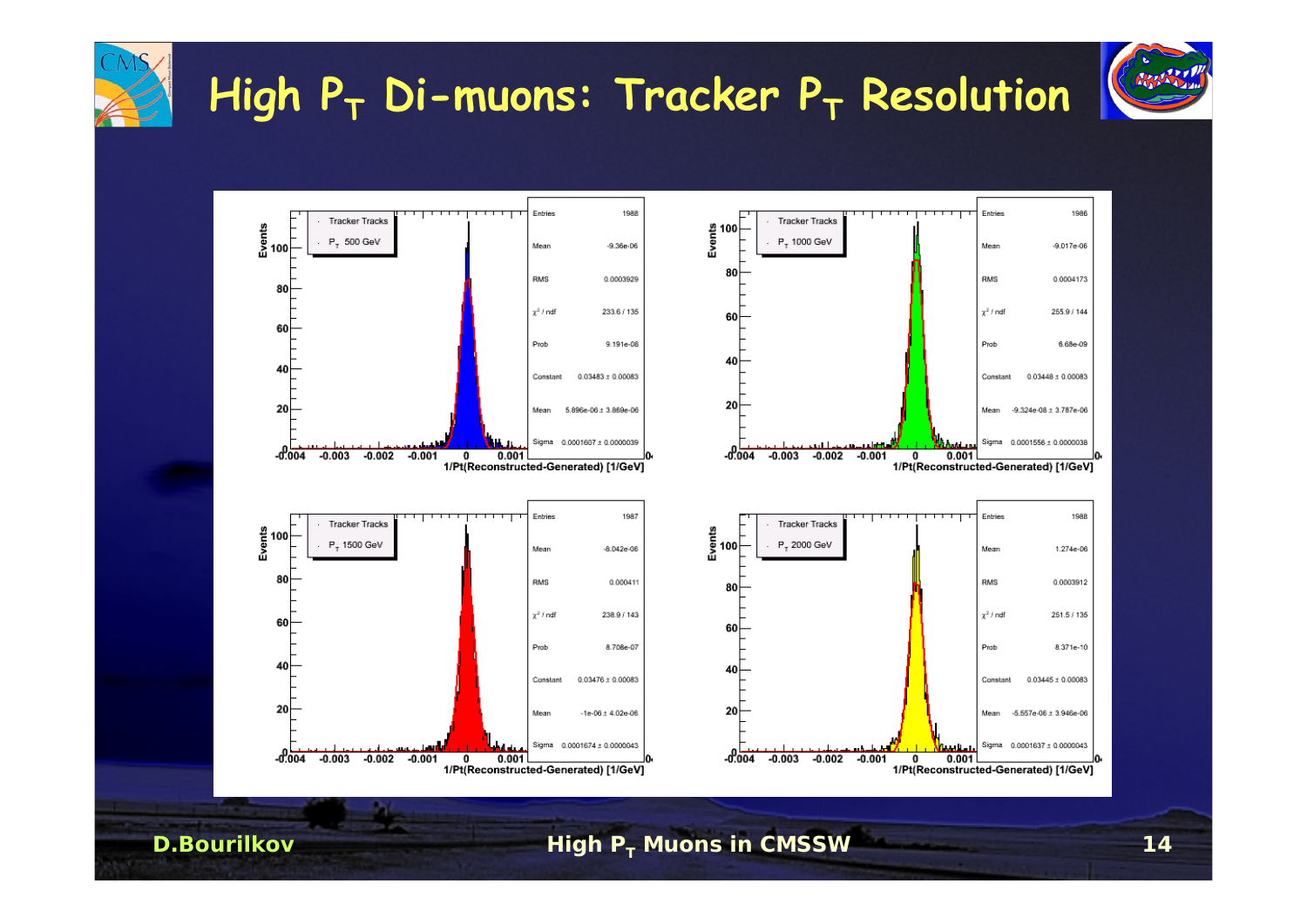

## **High PT Di-muons (1000 events each)**



| $P_T$<br>[TeV]     | <b>Track</b><br>$\epsilon$ [%] | $\sigma(P_T)/P_T$<br><b>RMS</b> | Fit 1<br><b>Gauss</b>     | <b>GIMu</b><br>$\epsilon$ [%] | $\sigma(P_T)/P_T$<br><b>RMS</b> | Fit 1<br><b>Gauss</b> |
|--------------------|--------------------------------|---------------------------------|---------------------------|-------------------------------|---------------------------------|-----------------------|
| $\overline{O.5}$   | 99.4                           | 0.00039                         | 0.00016                   | 88.9                          | 0.00037                         | 0.00013               |
| 1.0                | 99.3                           | 0.00042                         | 0.00016                   | 83.2                          | 0.00042                         | 0.00008               |
| 1.5                | 99.4                           | 0.00041                         | 0.00017                   | 80.0                          | 0.00042                         | 0.00006               |
| 2.0                | 99.4                           | 0.00039                         | 0.00016                   | 76.4                          | 0.00036                         | 0.00005               |
| <b>D.Bourilkov</b> |                                |                                 | High $P_T$ Muons in CMSSW |                               |                                 | 15                    |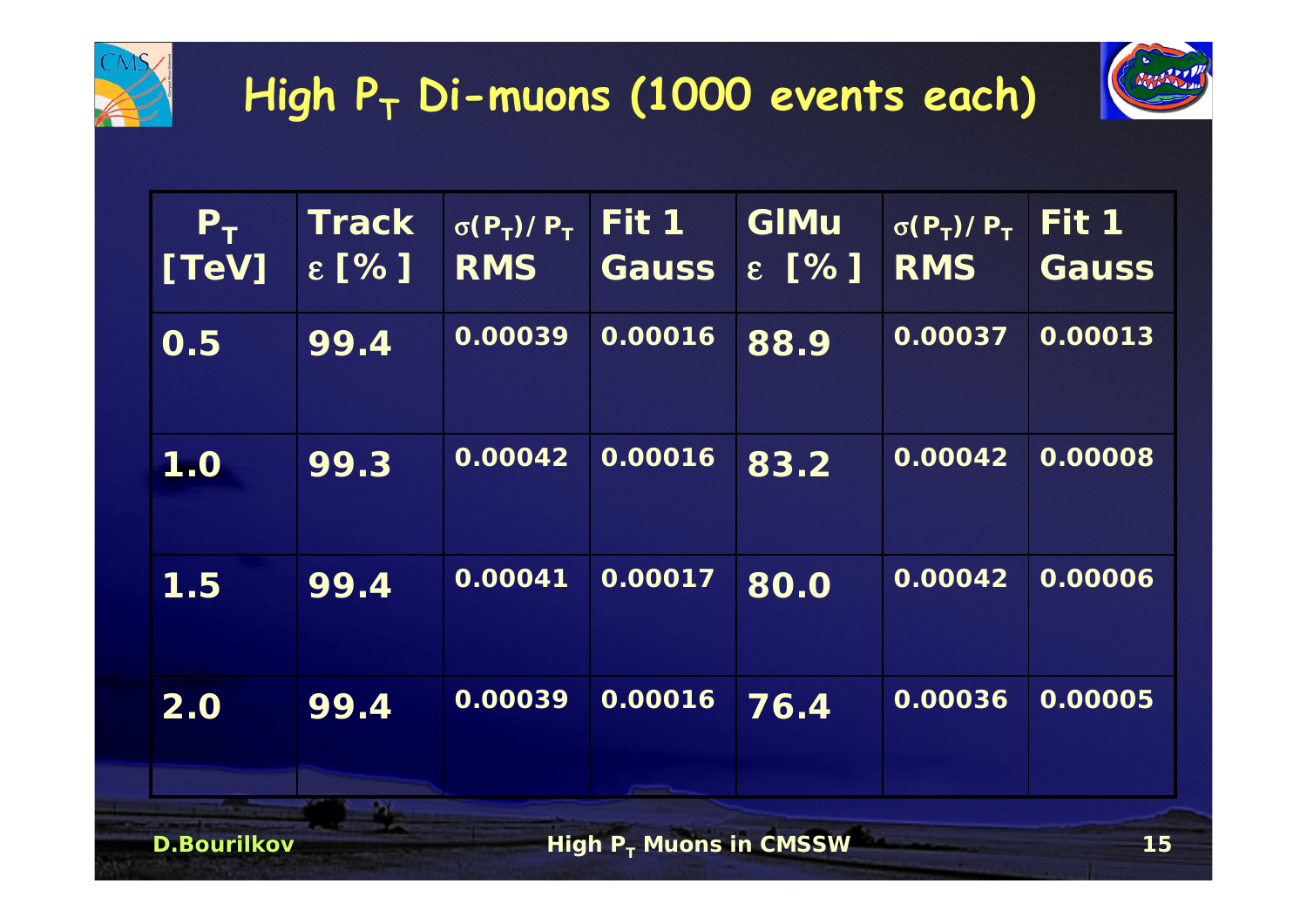

#### **Z': Mass Resolution**



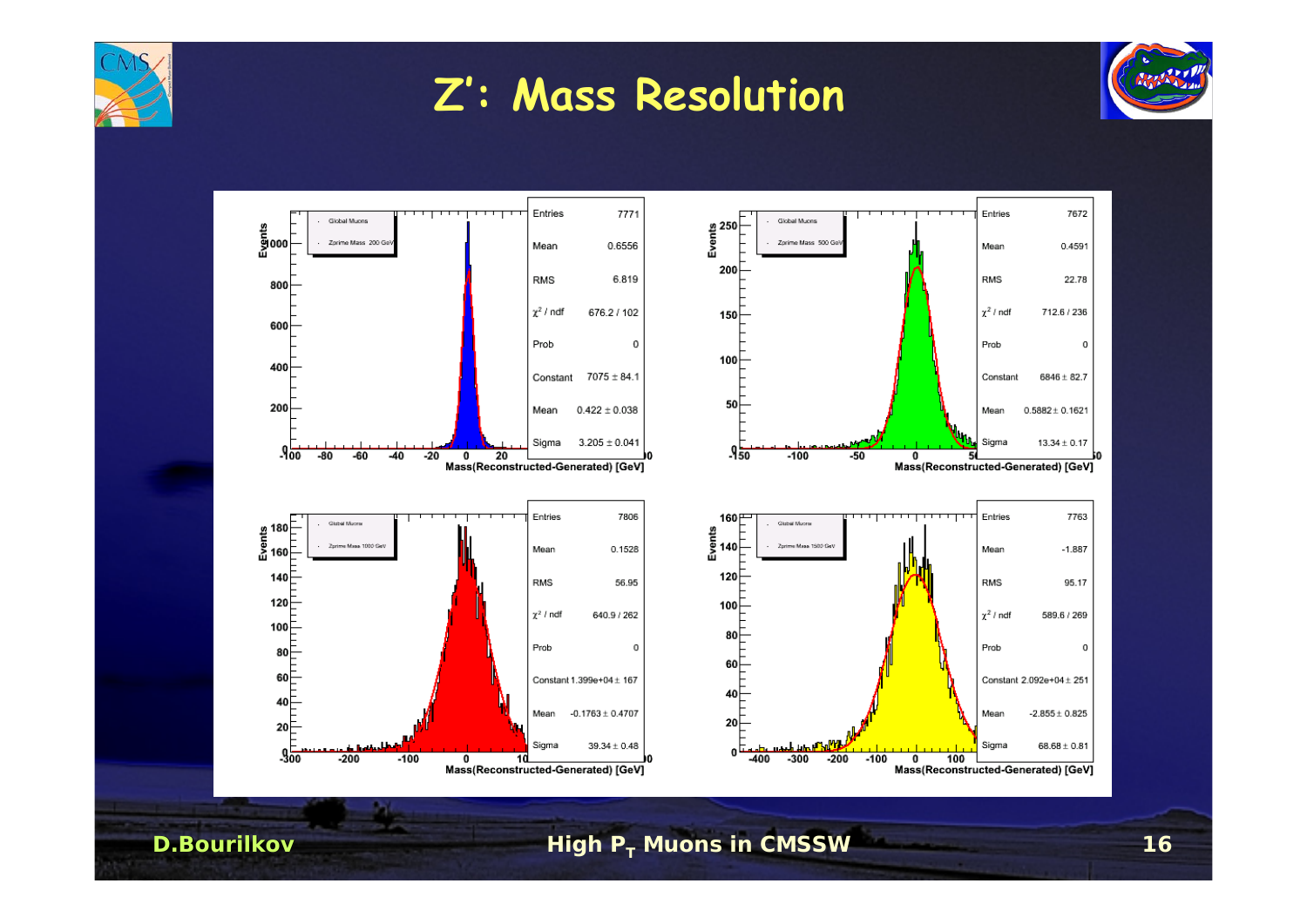

## **Z': Mass Resolution PTDR - CMSSW**



#### **Resolution slightly worse in CMSSW**

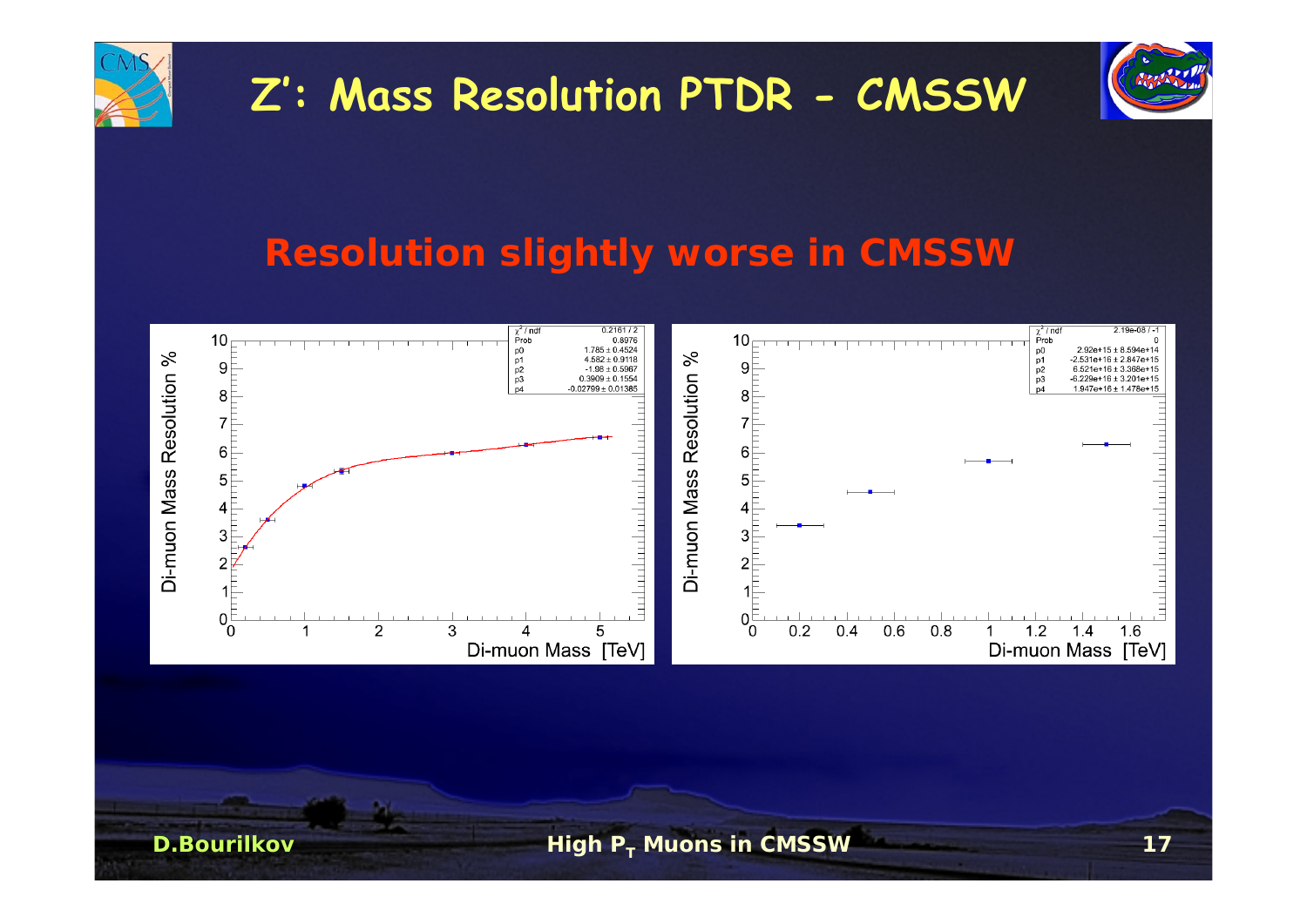

**{** 

**D.Bourilkov**

# **CMSSW: Event Generation with PYTHIA**



**# read PTDR ntuples**

**source = H2RootNtplSource**

**untracked vstring fileNames <sup>=</sup> {"file:/state/partition1/dimitri/zprime5000mumu.root"} # untracked int32 maxEvents = 10untracked int32 maxEvents = -1}**

**# OR generate them yourself!**

**include "IOMC/GeneratorInterface/data/ZpeakDiMu.cfi" Replace PythiaSource.maxEvents = 500**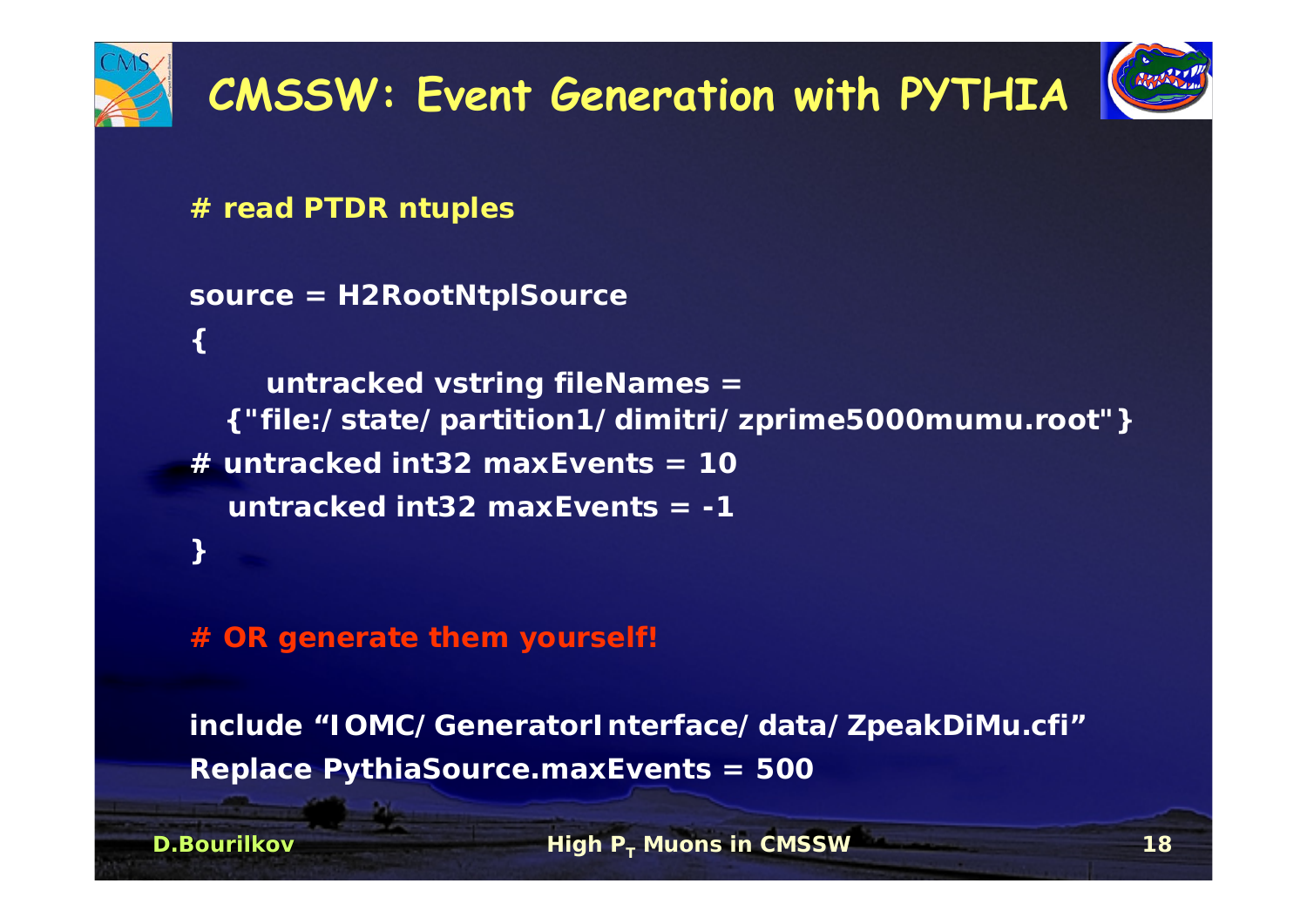

**D.Bourilkov**•

## **CMSSW: Event Generation with PYTHIA**



| #<br>#pythia generator $Z(0091)$ -> mu+mu-<br>#<br>source = PythiaSource                                                      |           | # User cards - name is "myParameters"<br>vstring myParameters =<br>$MSEL = 0$        | $!(D=1)$ to select between                   |
|-------------------------------------------------------------------------------------------------------------------------------|-----------|--------------------------------------------------------------------------------------|----------------------------------------------|
| untracked int32 maxEvents = $5$<br>untracked int32 pythiaPylistVerbosity = $0$<br>untracked bool pythiaHepMCVerbosity = false |           | full user control (0, then use MSUB) and some<br>preprogrammed ',<br>'MSUB $(1) = 1$ | !ffbar_gam/Z0',                              |
| <b>PSet PythiaParameters =</b>                                                                                                |           | 'MDME $(174,1) = 0$<br>'MDME $(175,1) = 0$<br>'MDME $(176,1) = 0$                    | !d dbar',<br>!u ubar',<br>!s sbar',          |
| # This is a vector of ParameterSet names to<br>be read, in this order<br># The first two are in the include files below       |           | 'MDME $(177,1) = 0$<br>$'MDME(178,1) = 0$<br>'MDME $(179,1) = 0$                     | !c cbar',<br>!b bar',<br>!t tbar',           |
| # The last one are simply my additional<br>parameters                                                                         | $\bullet$ | 'MDME $(182,1)=0$<br>'MDME $(183,1) = 0$                                             | $!e^{\cdot}$ .<br>!neutrino e e',            |
| vstring parameterSets =<br>€<br>"pythiaDefault",                                                                              |           | 'MDME $(184,1) = 1$<br>'MDME $(185,1) = 0$<br>'MDME $(186,1) = 0$                    | ! mu mu',<br>!neutrino mu mu',<br>!tau tau', |
| "myParameters"                                                                                                                |           | 'MDME $(187,1) = 0$<br>CKIN(1)<br>$= 70.$                                            | !neutrino tau tau',<br>!Mass min',           |
| # Default (mostly empty - to keep PYTHIA<br>default) card file<br># Name of the set is "pythiaDefault"                        |           | CKIN(2)<br>$= 120.$<br>'CKIN(3)<br>$=$ 0.                                            | !Mass max',<br>!as usual'                    |
| include<br>"IOMC/GeneratorInterface/data/pythiaDefault.cff"                                                                   |           |                                                                                      |                                              |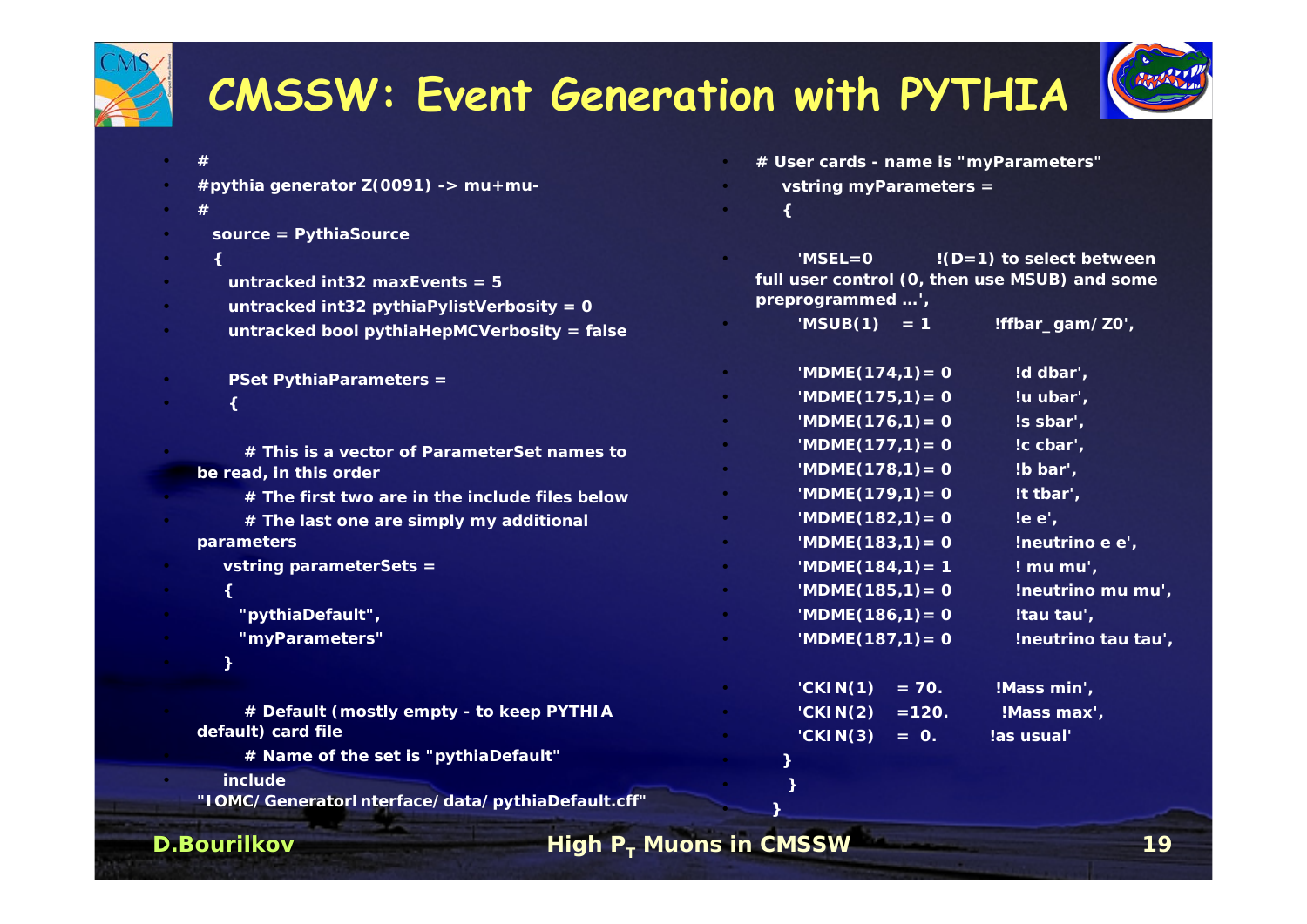

## **CMSSW: Simulation with GEANT4**



**# include geant4 and Digi Zero Suppressed simulation include "SimG4Core/Application/data/SimG4Object.cfi" include** 

**"SimG4Core/Application/data/DigiWithEcalZeroSuppression.cff"**

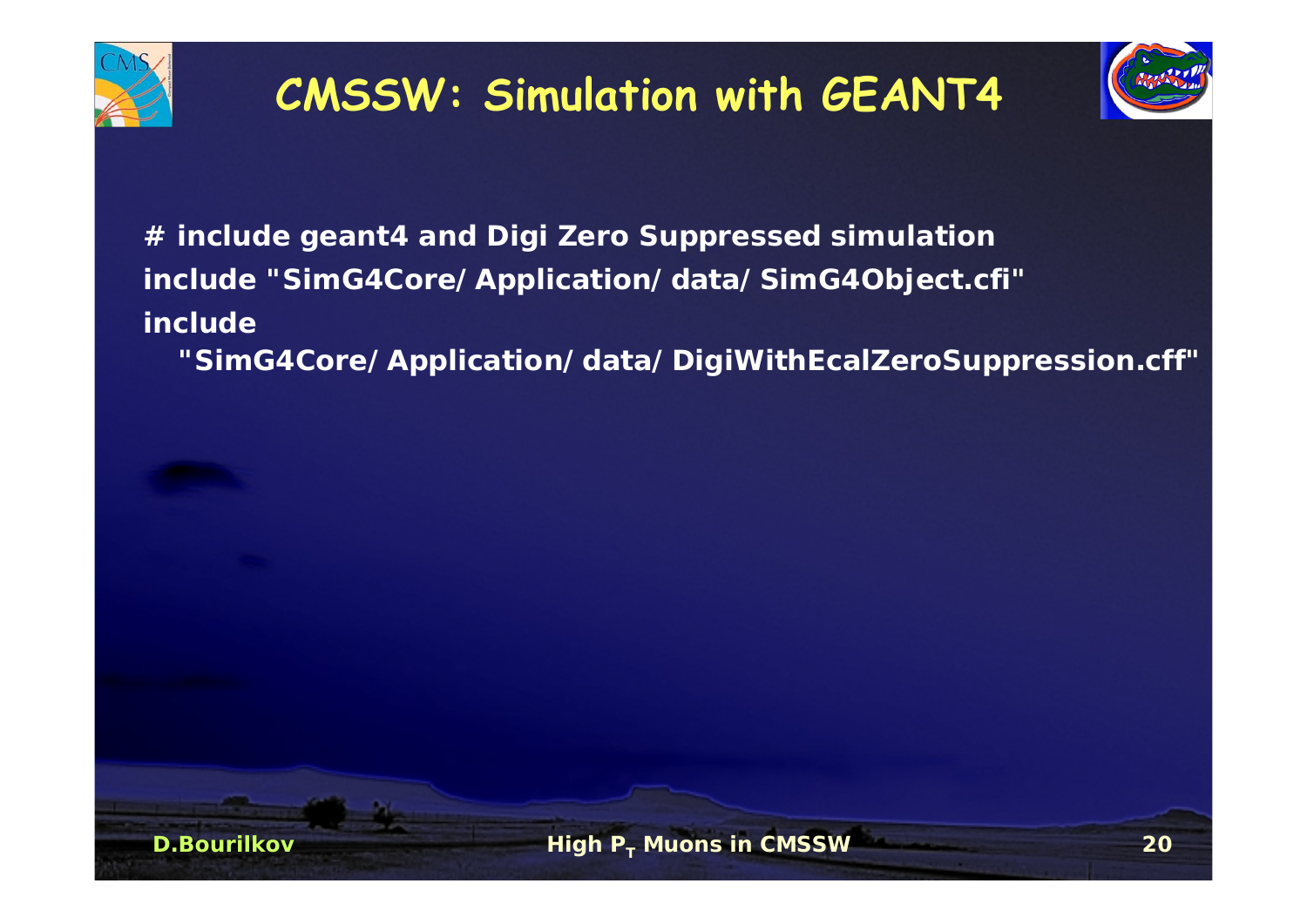

#### **CMSSW: Reconstruction**



- **# include "Configuration/Examples/data/RECO.cff"**
- **# Initialize magnetic field and XML**
- **include "MagneticField/Engine/data/volumeBasedMagneticField.cfi"**
- **include "Geometry/CMSCommonData/data/cmsIdealGeometryXML.cfi"**
- **#**
- **# Local Reco**
- **#**
- **# defines sequence trackerlocalreco**
- **include "Configuration/Examples/data/RecoLocalTracker.cff"**
- **# defines sequence muonlocalreco**
- **include "Configuration/Examples/data/RecoLocalMuon.cff"**
- **# defines sequence ecalLocalRecoSequence**
- **include "RecoLocalCalo/EcalRecProducers/data/ecalLocalRecoSequence.cff"**
- **# define sequence hcalLocalRecoSequence**
- **include "Configuration/Examples/data/RecoLocalHcal.cff"**
- **######**
- **sequence localreco = { trackerlocalreco& muonlocalreco & ecalLocalRecoSequence & hcalLocalRecoSequence}**
- **######**
	- **#**

**#**

**# Global reco**

#### **D.Bourilkov**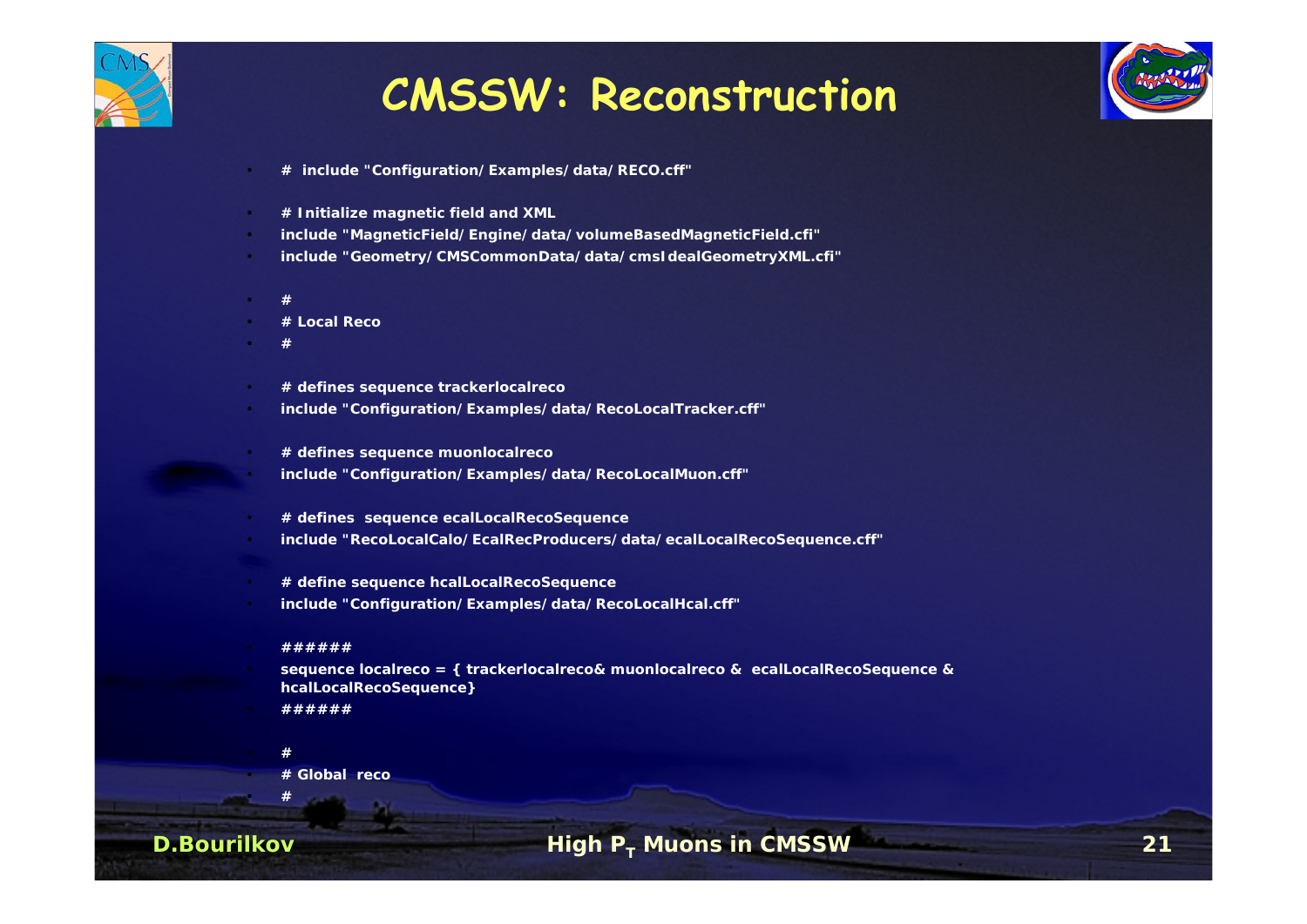

#### **CMSSW: Analysis (EDAnalyzer) Get Tracks**



- •**// get track collection**
- $\bullet$ **Handle<TrackCollection> tracks;**
- •**iEvent.getByLabel(m\_tracksSrc, tracks);**
- **// access tracks**
- for  $(size_t j = 0; j < tracks->size(); j++)$ 
	- **{**

**D.Bourilkov**

**}**

- **cout << "-> Track " << j << " pT: " << (\*tracks)[j].pt()** 
	- **<< " eta: " << (\*tracks)[j].eta()**
	- **<< " phi: " << (\*tracks)[j].phi() << endl;**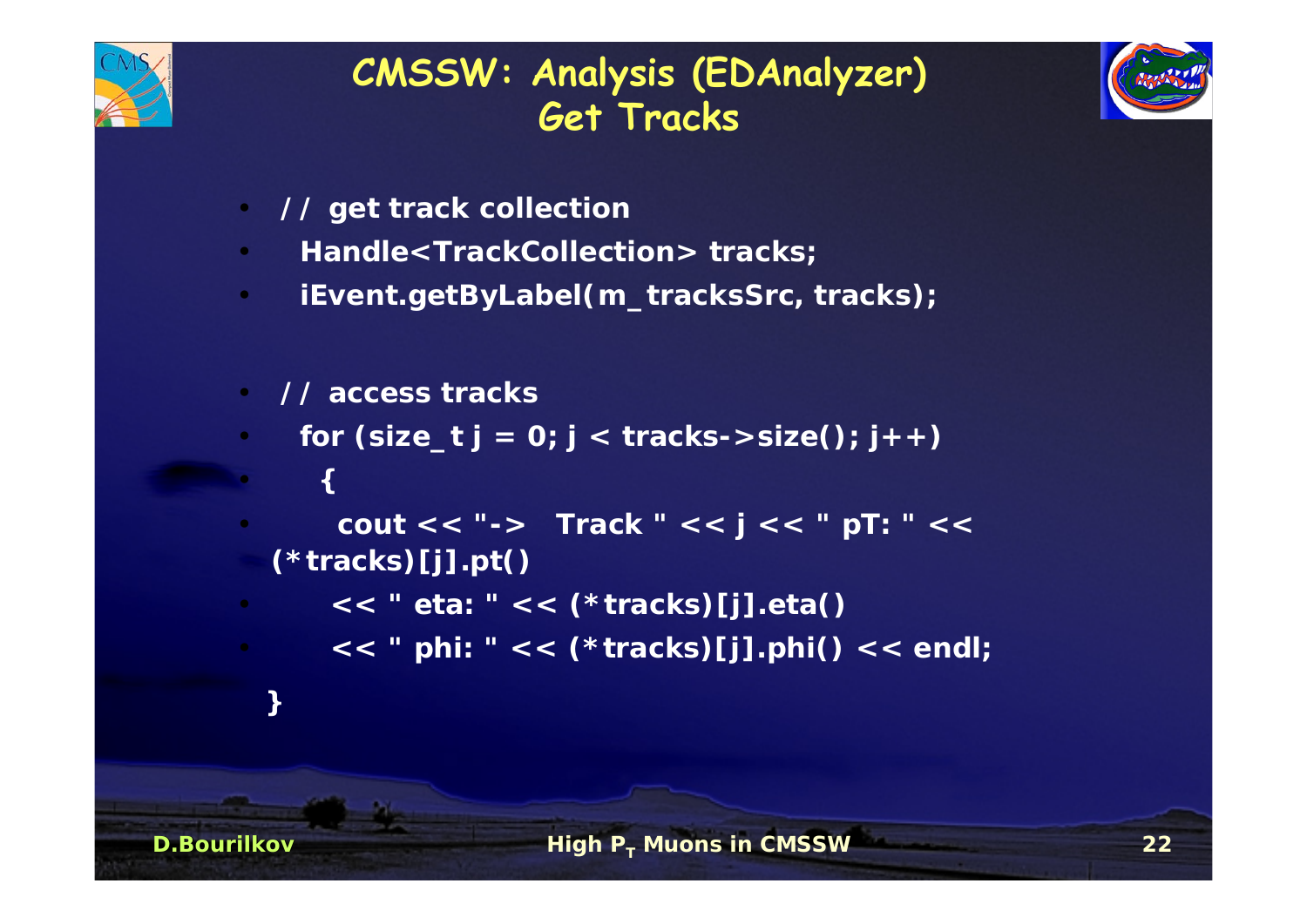

#### **CMSSW: Analysis (EDAnalyzer) Get Muon Tracks**



- •**// Muons**
- •**Handle<MuonCollection> muons;**
- •**iEvent.getByLabel(m\_muonsSrc, muons);**
- • **// access muons. from Riccardo Bellan**
	- **MuonCollection::const\_iterator muon;**
	- for (muon = muons->begin(); muon  $!=$  muons->end(); **++muon){**
	- **// this is the track which contains both the tracker and the muon's info// muon-> will give you exactly the same info as glbTrack for pt, eta, phi**
	- **// TrackRef knows all the methods of the Track class**
- cout  $<<$  " muon  $pT = "<<$  muon- $>pt()$ 
	- **<<" eta <sup>=</sup>" << muon->eta()**
		- **<<" phi = " << muon->phi() << endl;**

**}**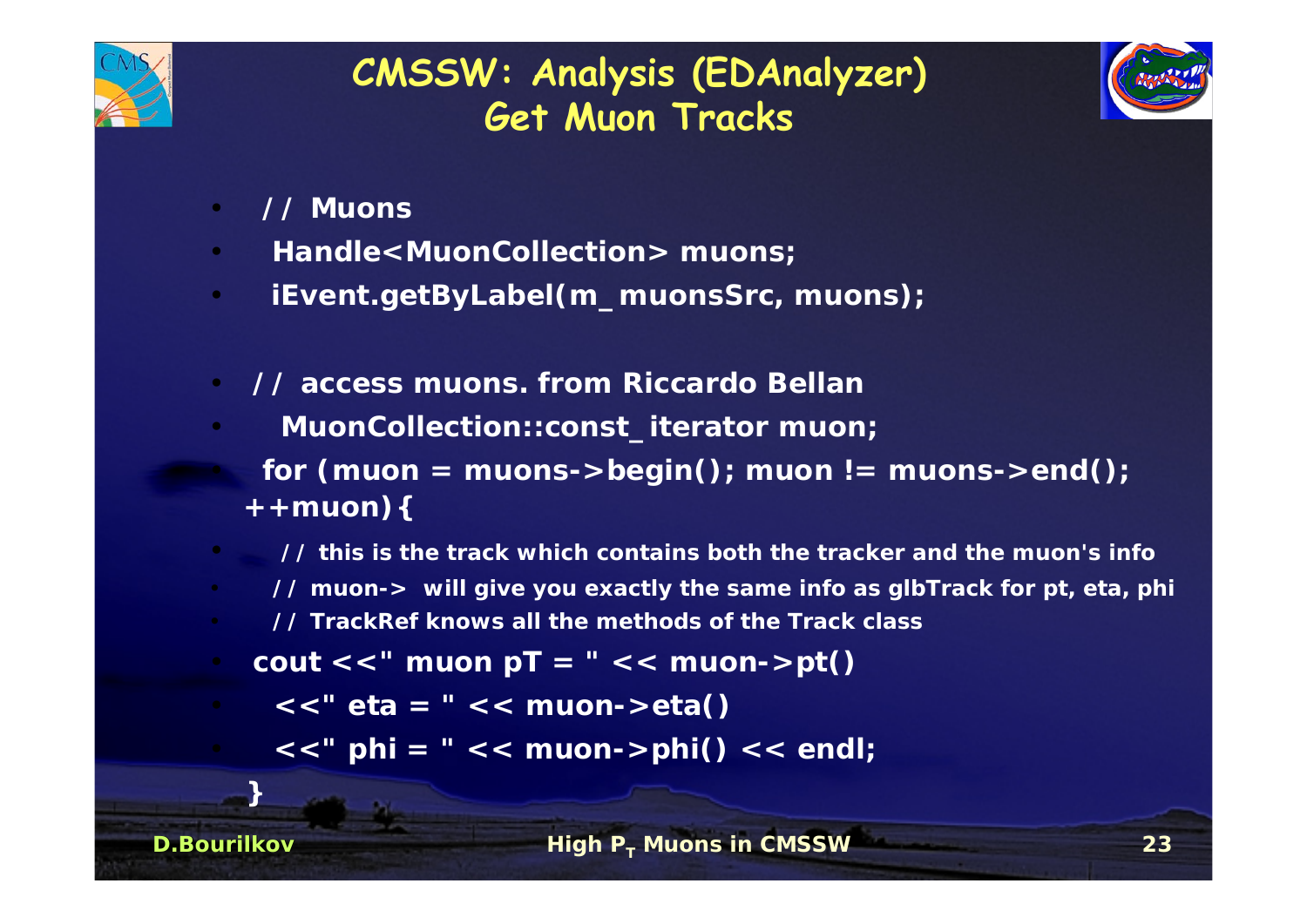

## **CMSSW: Produce Plots I**



- **process myprocess = {**
- **#keep the logging output to a nice level**
- **include "FWCore/MessageLogger/data/MessageLogger.cfi"**
- **source = PoolSource {**

```
untracked vstring fileNames =
{"file:/raid/raid3/cms/dimitri/zprime/root/mupairs-Zprime-4000.root"}
     untracked int32 maxEvents = -1
```
- **# untracked int32 maxEvents = 20**
- **}**

- **service = Tracer { untracked string indention = "\$\$"}**
- **# include "Demo/DemoAnalyzer/data/demo.cfi"**
- **# replace demo.minTracks=0**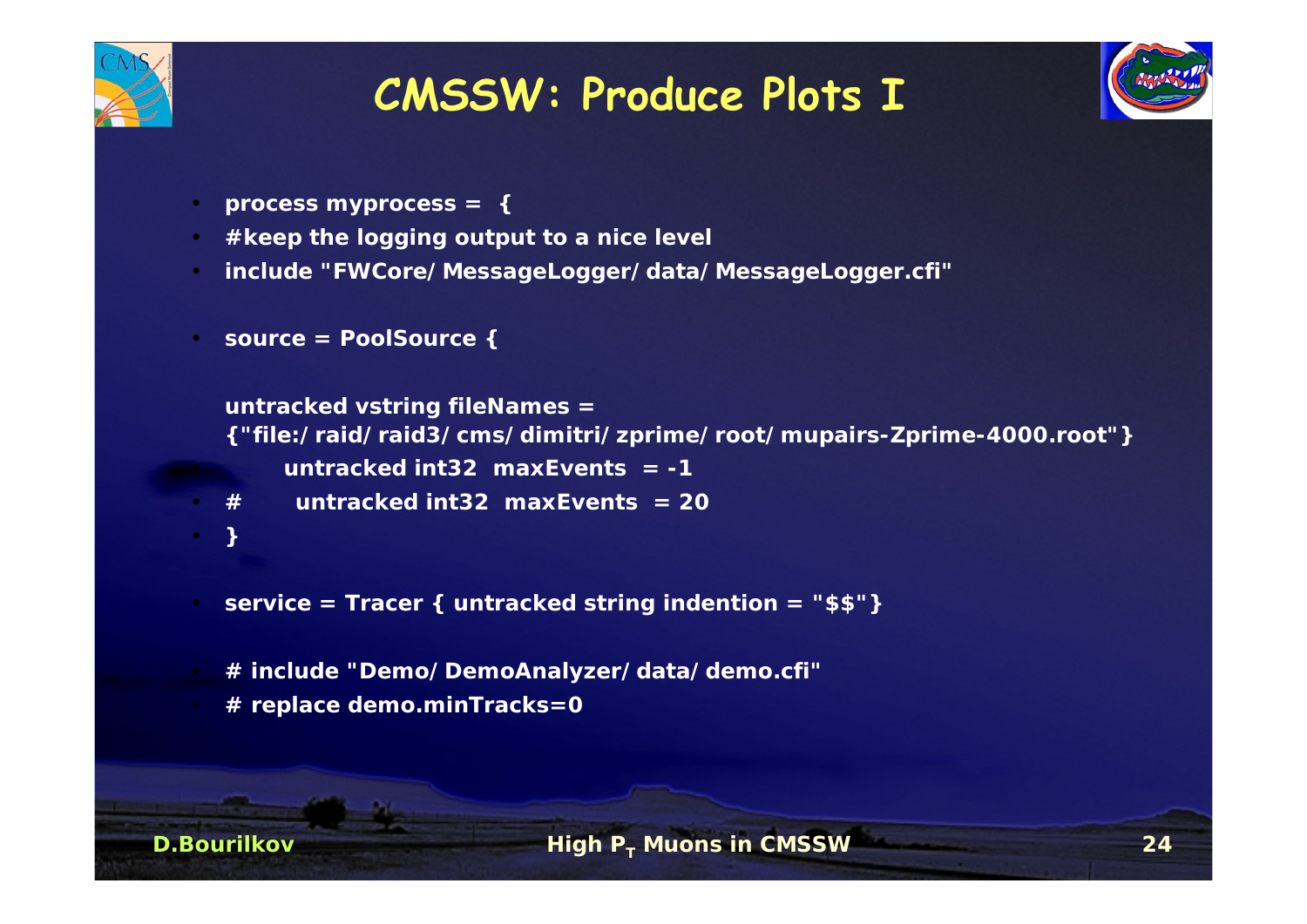

## **CMSSW: Produce Plots II**



- **module myanalysis = Analyzer {**
- **# names of modules, producing object collections**
- **string tracks = "ctfWithMaterialTracks"**
- **string jets = "iterativeCone5CaloJets"**
- **string jetsgen <sup>=</sup>"iterativeCone5GenJets"**
- **string electrons = "pixelMatchElectrons"**
- **string muons <sup>=</sup>"globalMuons"**
- **string taujet <sup>=</sup>"coneIsolation"**
- **string ecalbcl <sup>=</sup>"islandBasicClusters"**
- **# name of output root file with histograms**
- **untracked string HistOutFile <sup>=</sup>"mupairs-Zprime-4000 analysis.root"**

**}**

•

**}**

**D.Bourilkov**

- **# module dump = EventContentAnalyzer {}**
- **# path p = {dump}**
- **path p = {myanalysis}**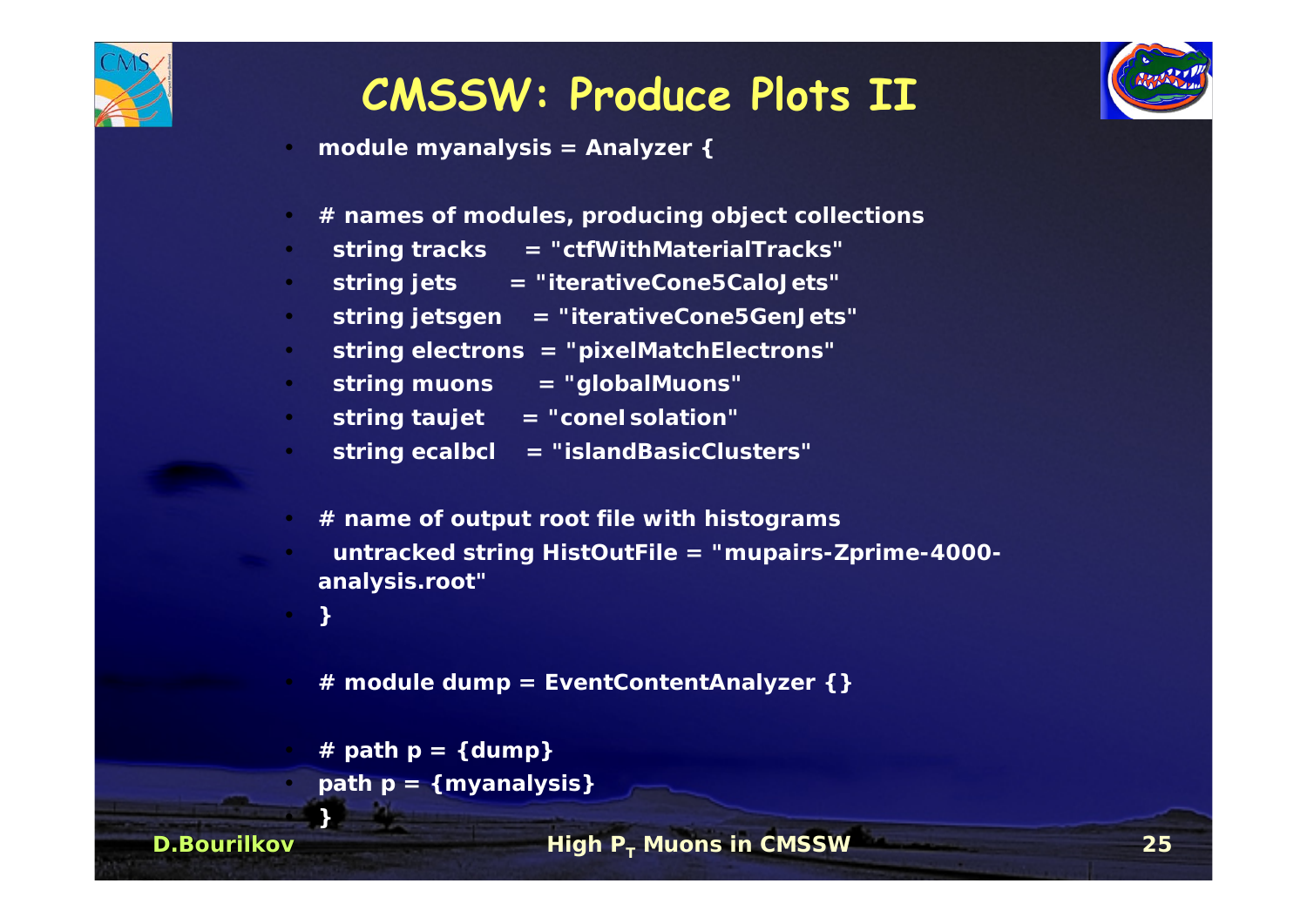

## **Outlook**



- • **TeV muons and dimuons open a rich search field for new physics right from the LHC start**
- **CMS can measure cross sections / forward-backward asymmetries to the highest masses @ LHC**
- • **Be ready for first data: detector, new software CMSSW: muonefficiency/resolution need**

## **improvement**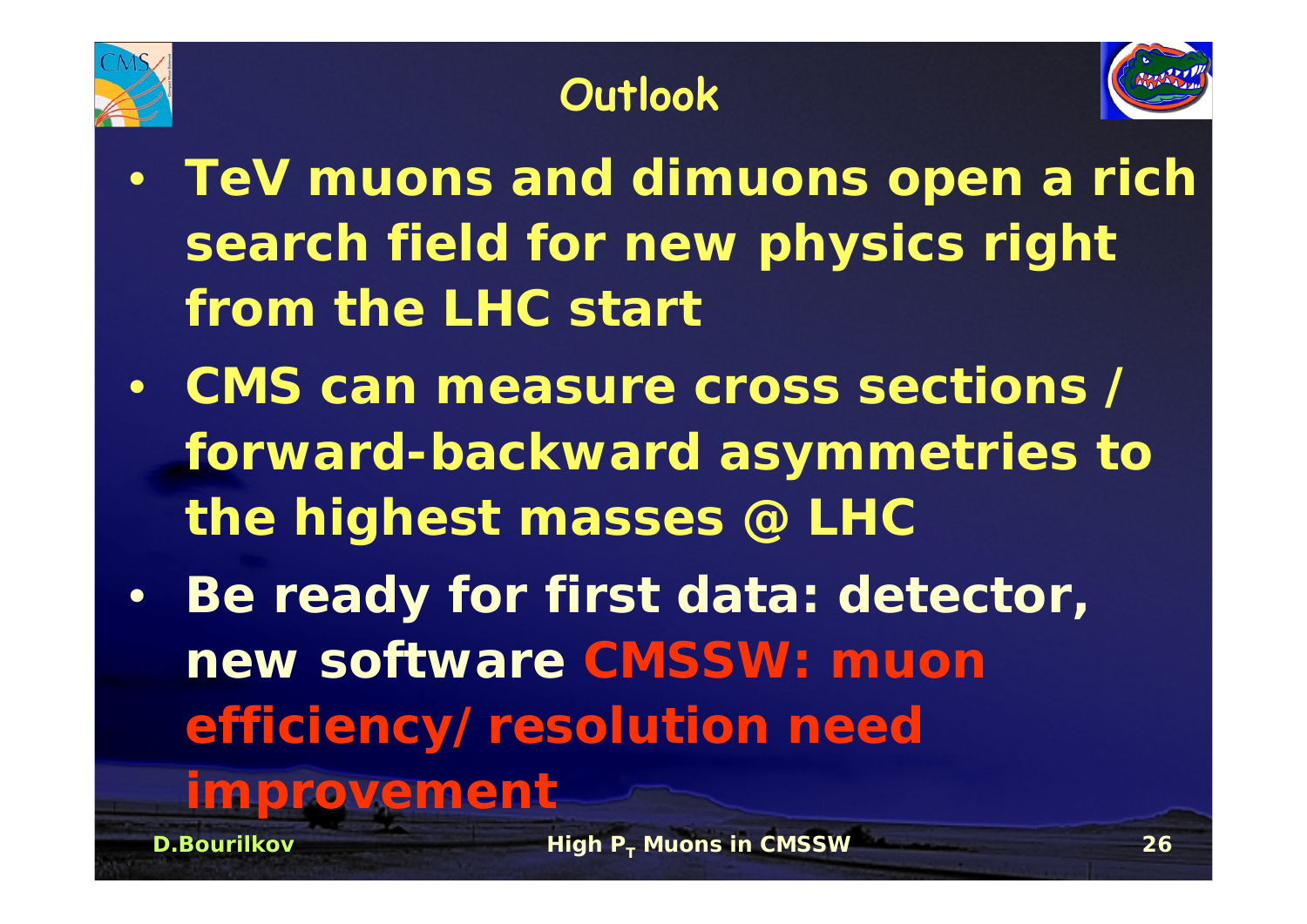



## **Backup Slides**

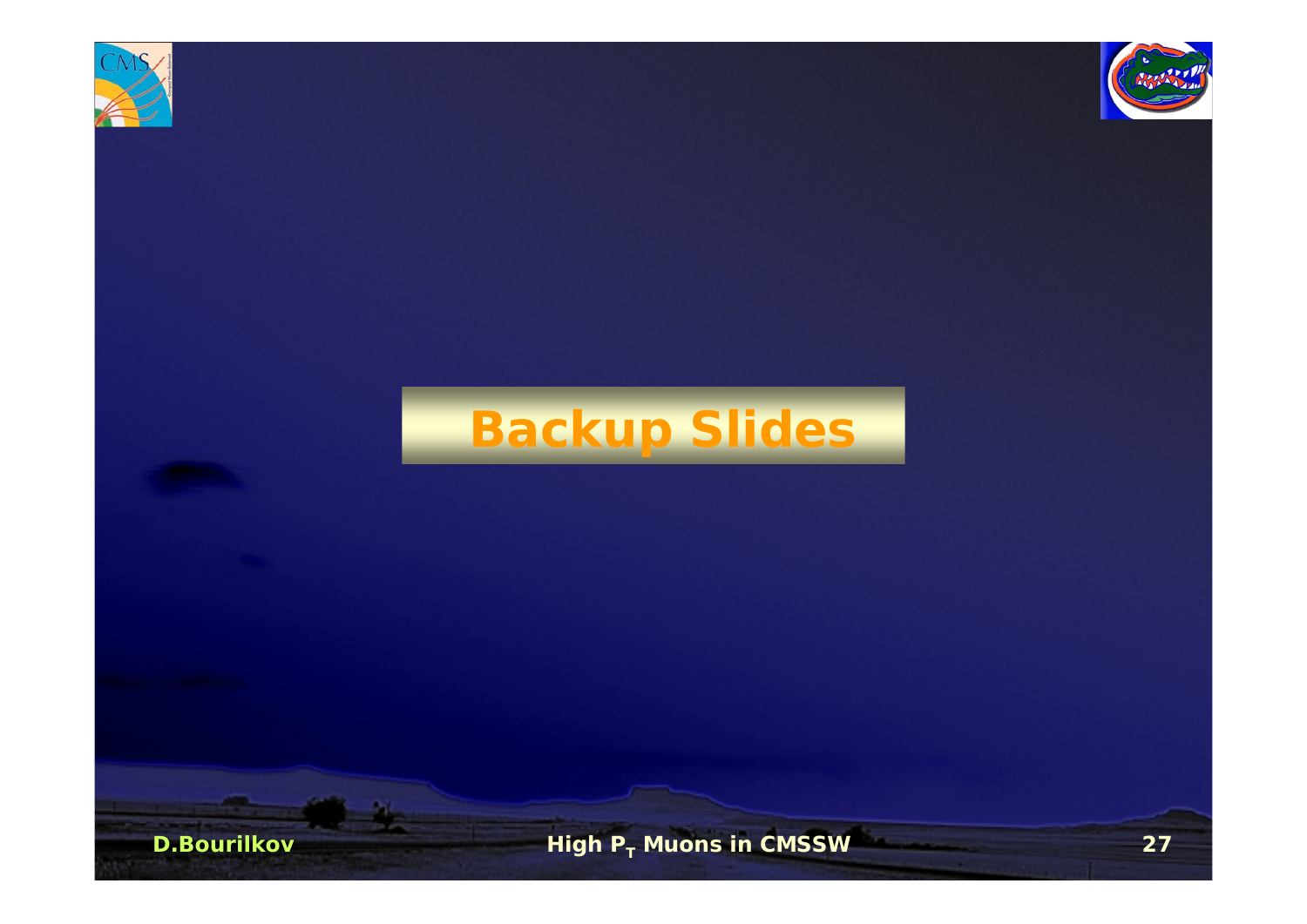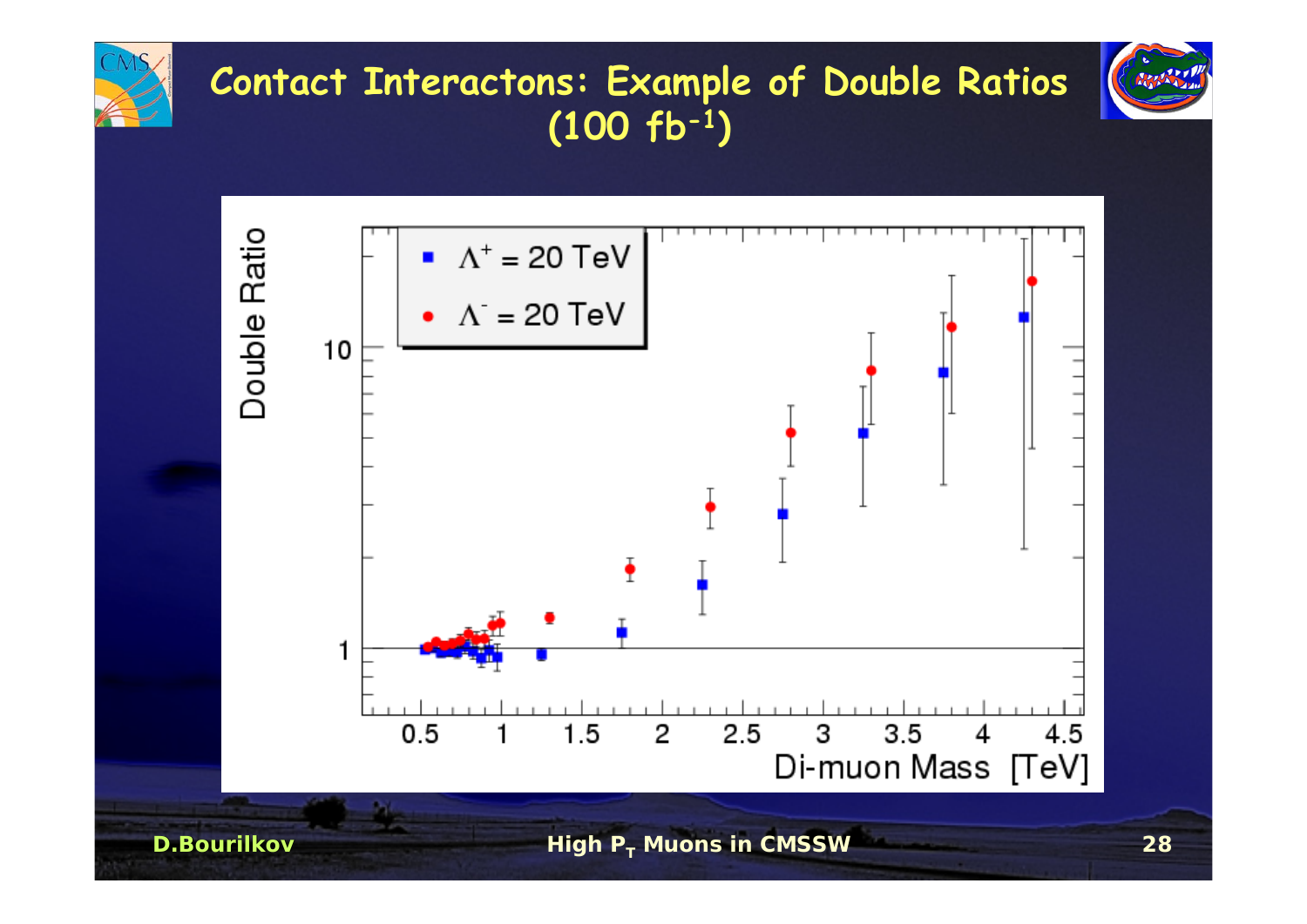

**Up to 10 fb-1 (higher for** Λ**+) we are dominated by statistical errors: even 30 % systematic errors have small impact** 

**D.Bourilkov**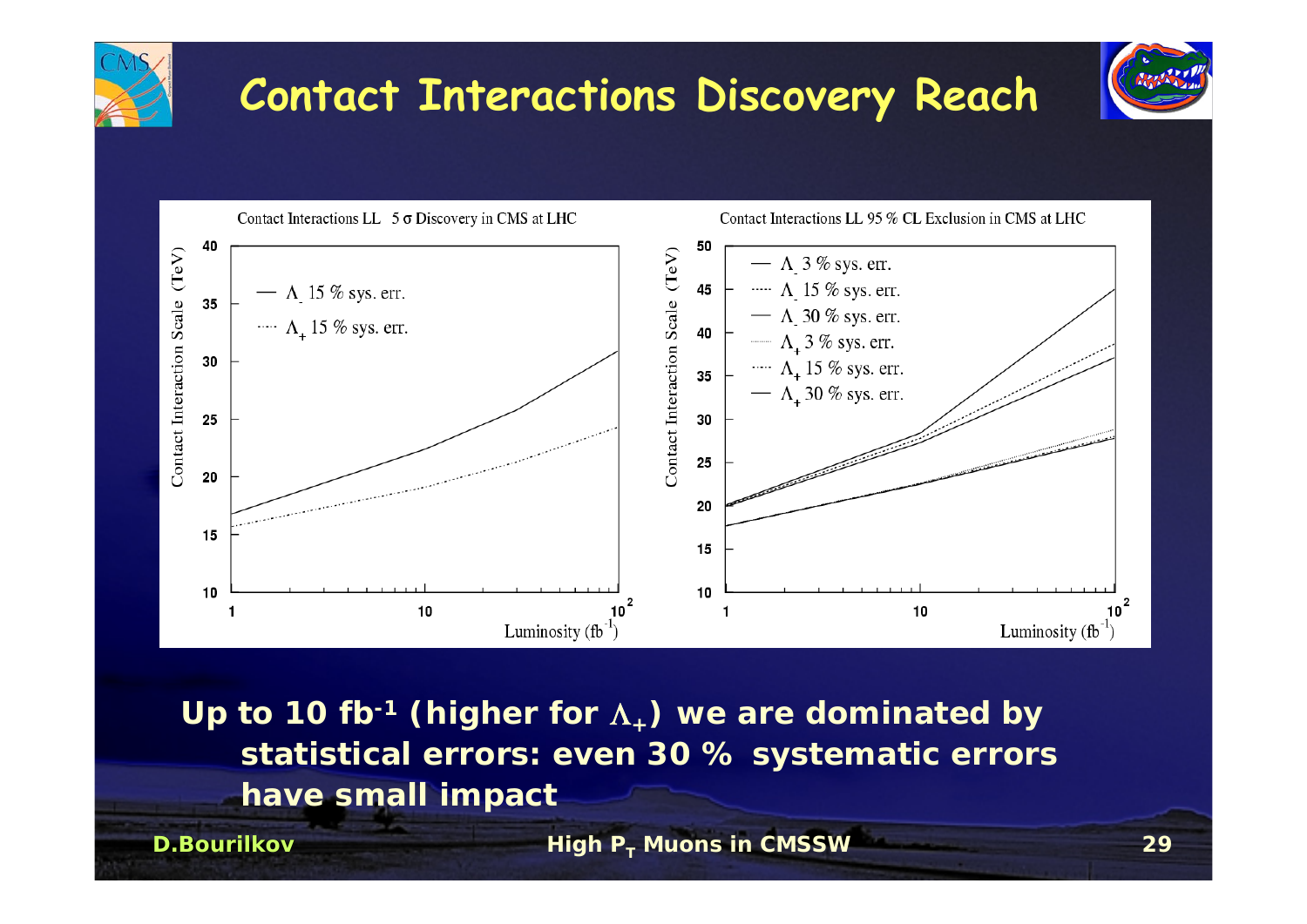

**D.Bourilkov**

## **PDF Uncertainties**



- • **Used CTEQ6m with 41 members: full 41 generations, asymmetric errors**
- • **LHAPDF library / LHAGLUE interface - now version 5 to MC generators PYTHIA and HERWIG available**
- • **Collaboration M.Whaley, D.Bourilkov, C.Group, "**THE LES HOUCHES ACCORD PDFS (LHAPDF) AND LHAGLUE", hep-ph/0508110; "LHAPDF: PDF USE FROM THE TEVATRON TO THE LHC", hep-ph/0605240
- • **LHAGLUE interface provides seamless, automatic access without changing the MC generator code; see hep-ph/0305126 evolved as a PDFLIB-like interface integrated in LHAPDF**